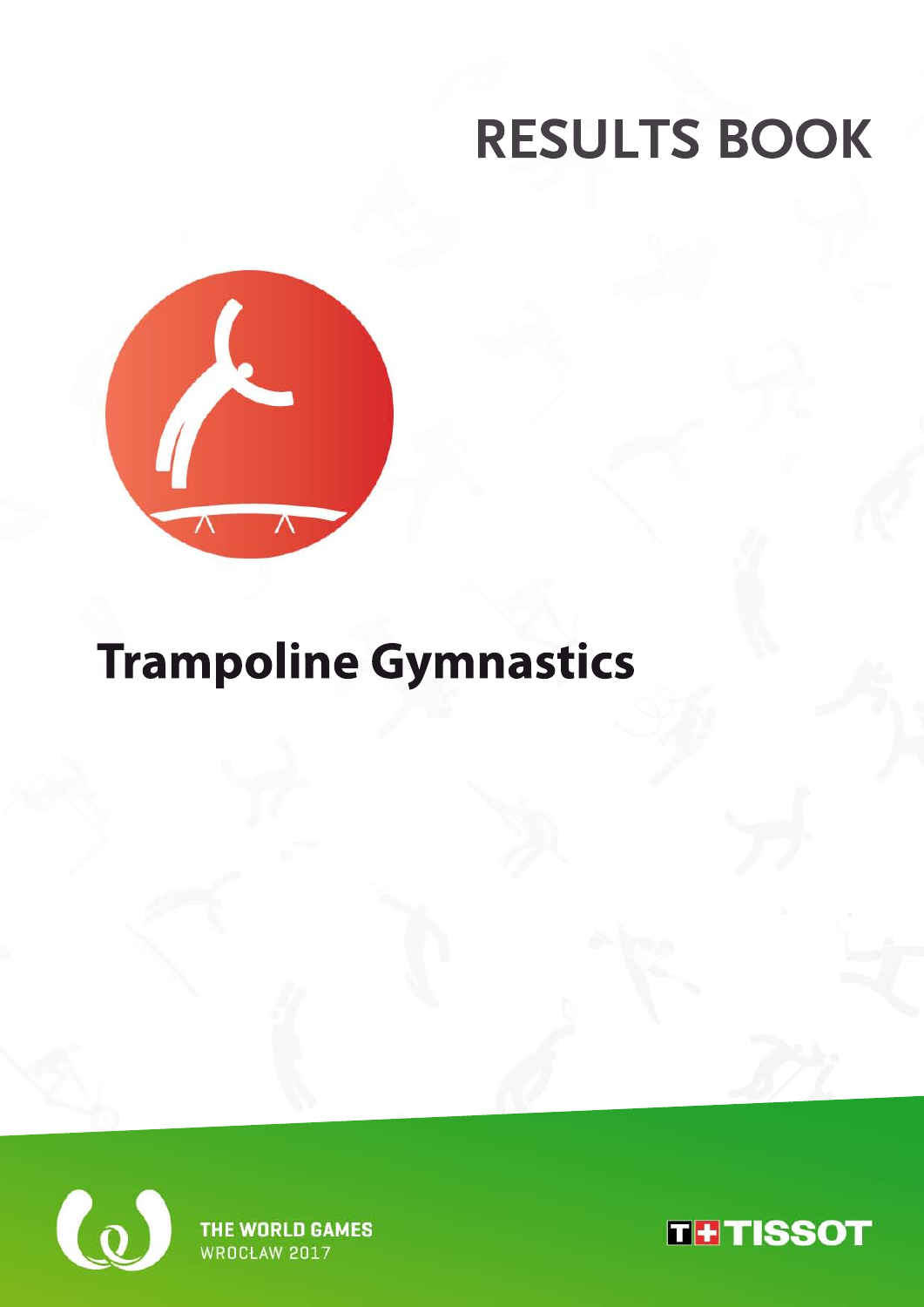## RESULTS BOOK **TABLE OF CONTENT**

|       | Trampoline Gymnastics                                                                                                                                                                                                                |  |
|-------|--------------------------------------------------------------------------------------------------------------------------------------------------------------------------------------------------------------------------------------|--|
| 1     | Table of Contents <b>Contents Contents Contents Contents Contents Contents Contents Contents Contents Contents Contents Contents Contents Contents Contents Contents Contents Contents Conte</b>                                     |  |
| 2     | Medallists by Event <b>Example 2018</b> Medallists by Event <b>Example 2018</b>                                                                                                                                                      |  |
| 3     | Medal Standings <b>contract to the contract of the contract of the contract of the contract of the contract of the contract of the contract of the contract of the contract of the contract of the contract of the contract of t</b> |  |
| 4     | Men's Tumbling <b>Contract the Contract of Contract Contract of Contract Contract Contract of Contract Contract Contract Contract Contract Contract Contract Contract Contract Contract Contract Contract Contract Contract Cont</b> |  |
| 41    | Medallists <b>Executive Contract Contract Contract Contract Contract Contract Contract Contract Contract Contract Contract Contract Contract Contract Contract Contract Contract Contract Contract Contract Contract Contract Co</b> |  |
| 4.2   |                                                                                                                                                                                                                                      |  |
| 4.2.1 |                                                                                                                                                                                                                                      |  |
| 4.3   | Qualification <b>contract the contract of the contract of the contract of the contract of the contract of the contract of the contract of the contract of the contract of the contract of the contract of the contract of the co</b> |  |
| 4.3.1 |                                                                                                                                                                                                                                      |  |
| 5     | Men's Synchronized Trampoline <b>contract to the contract of the contract of the contract of the contract of the contract of the contract of the contract of the contract of the contract of the contract of the contract of the</b> |  |
| 5.1   |                                                                                                                                                                                                                                      |  |
| 5.2   |                                                                                                                                                                                                                                      |  |
| 5.2.1 |                                                                                                                                                                                                                                      |  |
| 5.3   | Qualification <b>contract and all all of the contract of the contract of the contract of the contract of the contract of the contract of the contract of the contract of the contract of the contract of the contract of the con</b> |  |
| 5.3.1 |                                                                                                                                                                                                                                      |  |
| 6     |                                                                                                                                                                                                                                      |  |
| 6.1   |                                                                                                                                                                                                                                      |  |
| 6.2   |                                                                                                                                                                                                                                      |  |
| 6.2.1 |                                                                                                                                                                                                                                      |  |
| 6.3   | Qualification <b>contract the contract of the contract of the contract of the contract of the contract of the contract of the contract of the contract of the contract of the contract of the contract of the contract of the co</b> |  |
| 6.3.1 |                                                                                                                                                                                                                                      |  |
| 7     | Women's Tumbling <b>with a strategies of the contract of the strategies of the strategies of the strategies of the strategies of the strategies of the strategies of the strategies of the strategies of the strategies of the s</b> |  |
| 7.1   |                                                                                                                                                                                                                                      |  |
| 72    |                                                                                                                                                                                                                                      |  |
| 721   |                                                                                                                                                                                                                                      |  |
| 7.3   | Qualification <b>contract and all all of the contract of the contract of the contract of the contract of the contract of the contract of the contract of the contract of the contract of the contract of the contract of the con</b> |  |
| 7.3.1 | <b>Results</b>                                                                                                                                                                                                                       |  |
|       |                                                                                                                                                                                                                                      |  |



THE WORLD GAMES WROCŁAW 2017

**THTISSOT**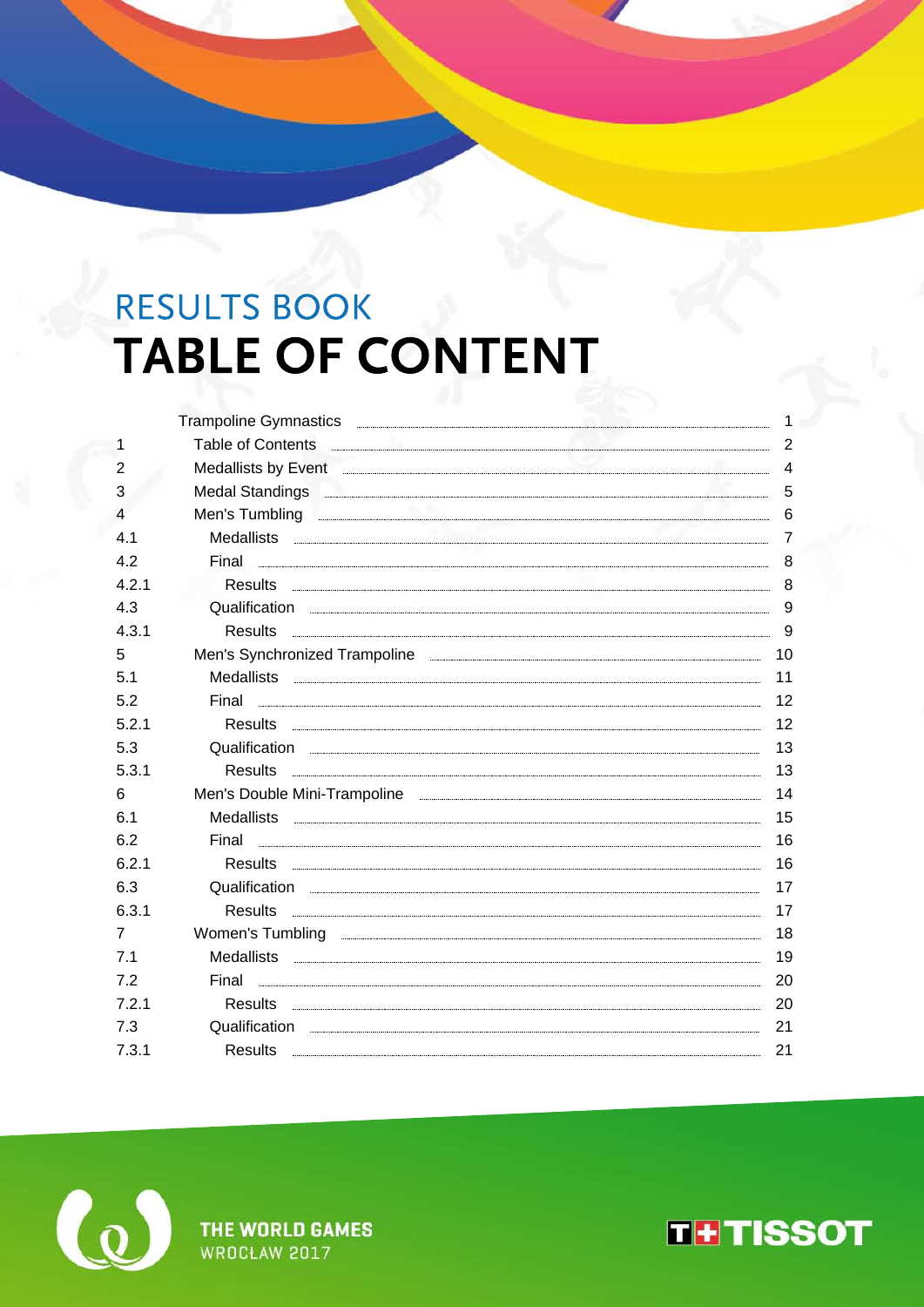

## **RESULTS BOOK TABLE OF CONTENT**

| 8     |                                                                                    | 22 |
|-------|------------------------------------------------------------------------------------|----|
| 8.1   | <b>Medallists</b>                                                                  | 23 |
| 8.2   | Final                                                                              | 24 |
| 8.2.1 | <b>Results</b>                                                                     | 24 |
| 8.3   | Qualification                                                                      | 25 |
| 8.3.1 | <b>Results</b>                                                                     | 25 |
| 9     | Women's Double Mini-Trampoline <b>contained a manufacture of the United States</b> | 26 |
| 9.1   | Medallists                                                                         | 27 |
| 9.2   | Final                                                                              | 28 |
| 9.2.1 | Results                                                                            | 28 |
| 9.3   | Qualification                                                                      | 29 |
| 9.3.1 | Results                                                                            | 29 |
|       |                                                                                    |    |



THE WORLD GAMES<br>WROCŁAW 2017

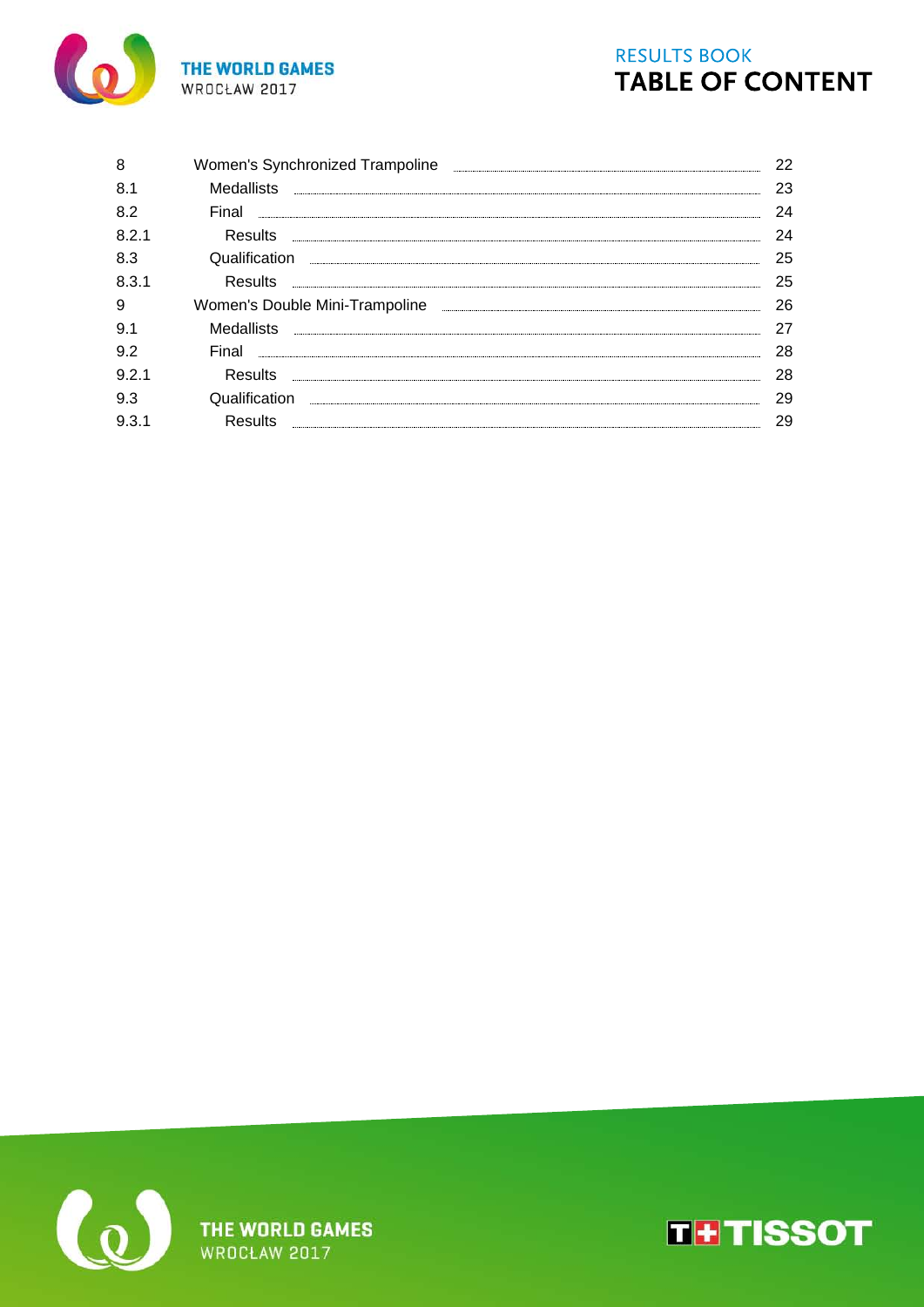



## **Medallists by Event**

As of 26 JUL 2017 at 21:44

| Event                                 |            | Date Medal    | <b>Name</b>                | <b>NOC Code</b> |
|---------------------------------------|------------|---------------|----------------------------|-----------------|
| Men's Synchronized Trampoline Final   | MON 24 JUL | GOLD          | TU Xiao                    | <b>CHN</b>      |
|                                       |            |               | DONG Dong                  |                 |
|                                       |            | <b>SILVER</b> | PROSTOROV Mykola           | <b>UKR</b>      |
|                                       |            |               | <b>BYEDYEVKIN Dmytro</b>   |                 |
|                                       |            | <b>BRONZE</b> | NAKAZONO Takato            | <b>JPN</b>      |
|                                       |            |               | <b>ISHIKAWA Yamato</b>     |                 |
| Men's Double Mini Individual Final    | TUE 25 JUL | GOLD          | <b>ZALOMIN Mikhail</b>     | <b>RUS</b>      |
|                                       |            | <b>SILVER</b> | <b>RENKERT Alexander</b>   | <b>USA</b>      |
|                                       |            | <b>BRONZE</b> | CARVALHO COSTA Diogo       | POR             |
| Women's Tumbling Individual Final     | TUE 25 JUL | <b>GOLD</b>   | <b>JIA Fangfang</b>        | <b>CHN</b>      |
|                                       |            | <b>SILVER</b> | KOROBEINIKOVA Anna         | <b>RUS</b>      |
|                                       |            | <b>BRONZE</b> | <b>COLEBECK Lucie</b>      | <b>GBR</b>      |
| Women's Double Mini Individual Final  | WED 26 JUL | <b>GOLD</b>   | HOWARD Paige               | <b>USA</b>      |
|                                       |            | <b>SILVER</b> | <b>O'BRIEN Tamara</b>      | CAN             |
|                                       |            | <b>BRONZE</b> | SJOEBERG Lina              | <b>SWE</b>      |
| Men's Tumbling Individual Final       | WED 26 JUL | <b>GOLD</b>   | <b>ZHANG Luo</b>           | <b>CHN</b>      |
|                                       |            | <b>SILVER</b> | NACEY Austin               | <b>USA</b>      |
|                                       |            | <b>BRONZE</b> | <b>SHLYAKIN Maxim</b>      | <b>RUS</b>      |
| Women's Synchronized Trampoline Final | WED 26 JUL | <b>GOLD</b>   | MOSKVINA Natalija          | <b>UKR</b>      |
|                                       |            |               | <b>MALKOVA Svitlana</b>    |                 |
|                                       |            | SILVER        | MAKSHTAROVA Sviatlana      | <b>AZE</b>      |
|                                       |            |               | <b>ZEMLIANAIA Veronika</b> |                 |
|                                       |            | <b>BRONZE</b> | <b>FOKKE Tara</b>          | <b>NED</b>      |
|                                       |            |               | <b>BLEKKINK Carlijn</b>    |                 |

GTR-------------------------------\_93 8.0 Report Created WED 26 JUL 2017 21:44 Page 1/1









Timing and Results provided by **THISSOT** 



Wrocław<br>the meeting place



Staropolanka

**TYSKIE** 





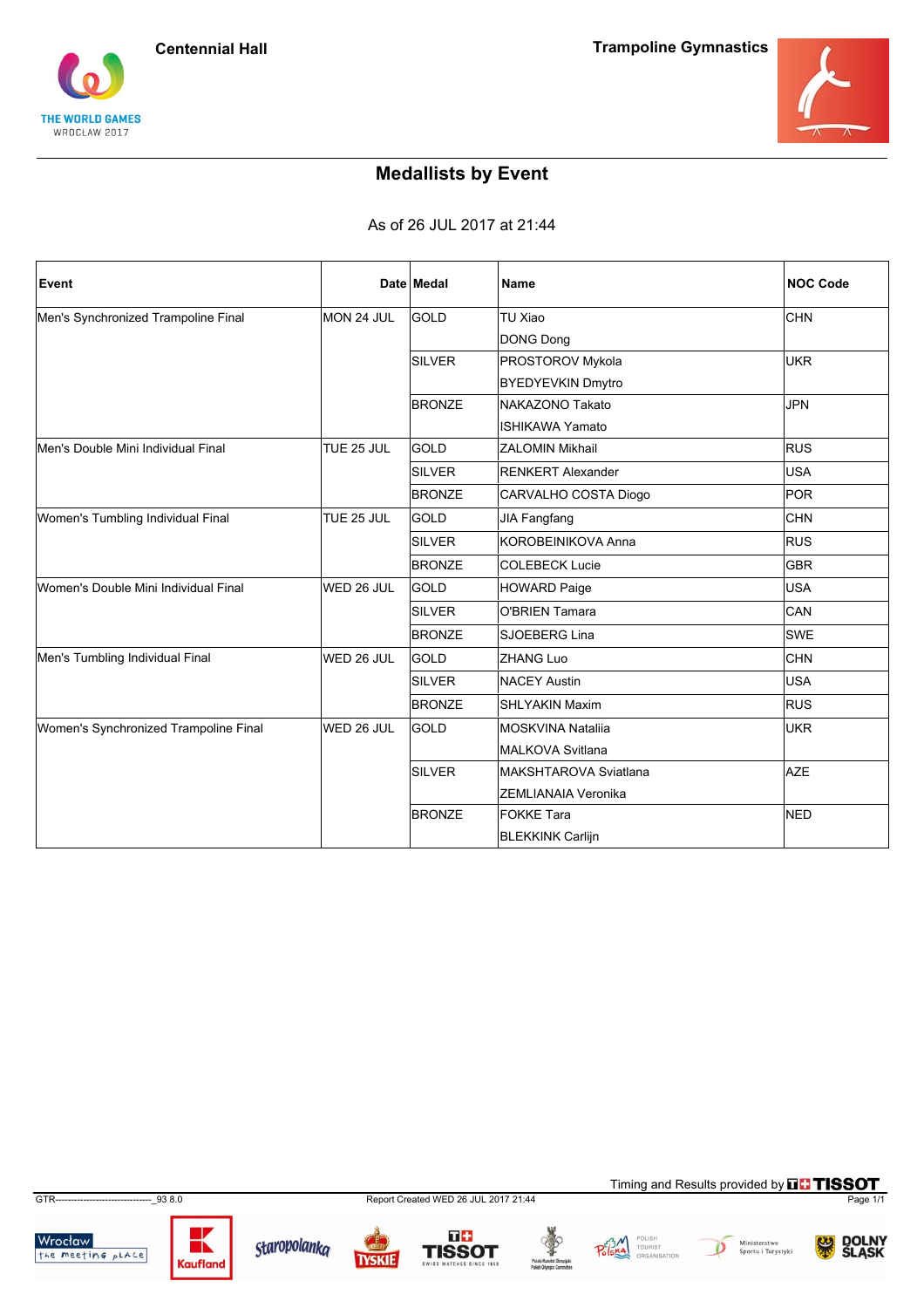





## **Medals Standing**

As of 26 JUL 2017 at 21:44

|                |                                    |   |                | Men          |                | Women |   |             |              |   | <b>Total</b> |   |                | Rank               |
|----------------|------------------------------------|---|----------------|--------------|----------------|-------|---|-------------|--------------|---|--------------|---|----------------|--------------------|
| Rank NOC       |                                    | G | s              | В            | Tot.           | G     | S | B           | Tot.         | G | S            | В | Tot.           | by<br><b>Total</b> |
|                | 1 CHN - People's Republic of China | 2 |                |              | 2              | 1     |   |             |              | 3 |              |   | 3              | $=1$               |
|                | 2 USA - United States of America   |   | $\overline{2}$ |              | $\overline{a}$ | 1     |   |             | $\mathbf{1}$ | 1 | 2            |   | 3              | $=1$               |
|                | 3 RUS - Russian Federation         | 1 |                | $\mathbf 1$  | 2              |       | 1 |             | 1            | 1 | 1            | 1 | 3              | $=1$               |
|                | 4   UKR - Ukraine                  |   | 1              |              | $\mathbf 1$    | 1     |   |             | 1            | 1 | 1            |   | $\overline{2}$ | 4                  |
|                | 5   CAN - Canada                   |   |                |              |                |       | 1 |             | 1            |   |              |   |                | $=5$               |
|                | 5   AZE - Azerbaijan               |   |                |              |                |       | 1 |             | 1            |   | 1            |   | 1              | $=5$               |
|                | 7   POR - Portugal                 |   |                | $\mathbf{1}$ | $\mathbf{1}$   |       |   |             |              |   |              | 1 | 1              | $=5$               |
|                | 7   SWE - Sweden                   |   |                |              |                |       |   | 1           | 1            |   |              | 1 | 1              | $=5$               |
| 7 I            | JPN - Japan                        |   |                | $\mathbf 1$  | $\mathbf{1}$   |       |   |             |              |   |              | 1 | $\mathbf{1}$   | $=5$               |
| 7 <sup>1</sup> | NED - Netherlands                  |   |                |              |                |       |   | $\mathbf 1$ | 1            |   |              |   |                | $=5$               |
| 7 <sup>1</sup> | <b>GBR</b> - Great Britain         |   |                |              |                |       |   | 1           | 1            |   |              | 1 | -1             | $=5$               |
|                | <b>Total</b>                       | 3 | 3              | 3            | 9              | 3     | 3 | 3           | 9            | 6 | 6            | 6 | 18             |                    |



**=** Equal sign indicates that two or more NOCs share the same rank by total **B** Bronze **G** Gold **S** Silver **Tot** Total

Timing and Results provided by **THISSOT** 

GTR-------------------------------\_95 8.0 Report Created WED 26 JUL 2017 21:44 Page 1/1

**Wrocław** the meeting pLACE













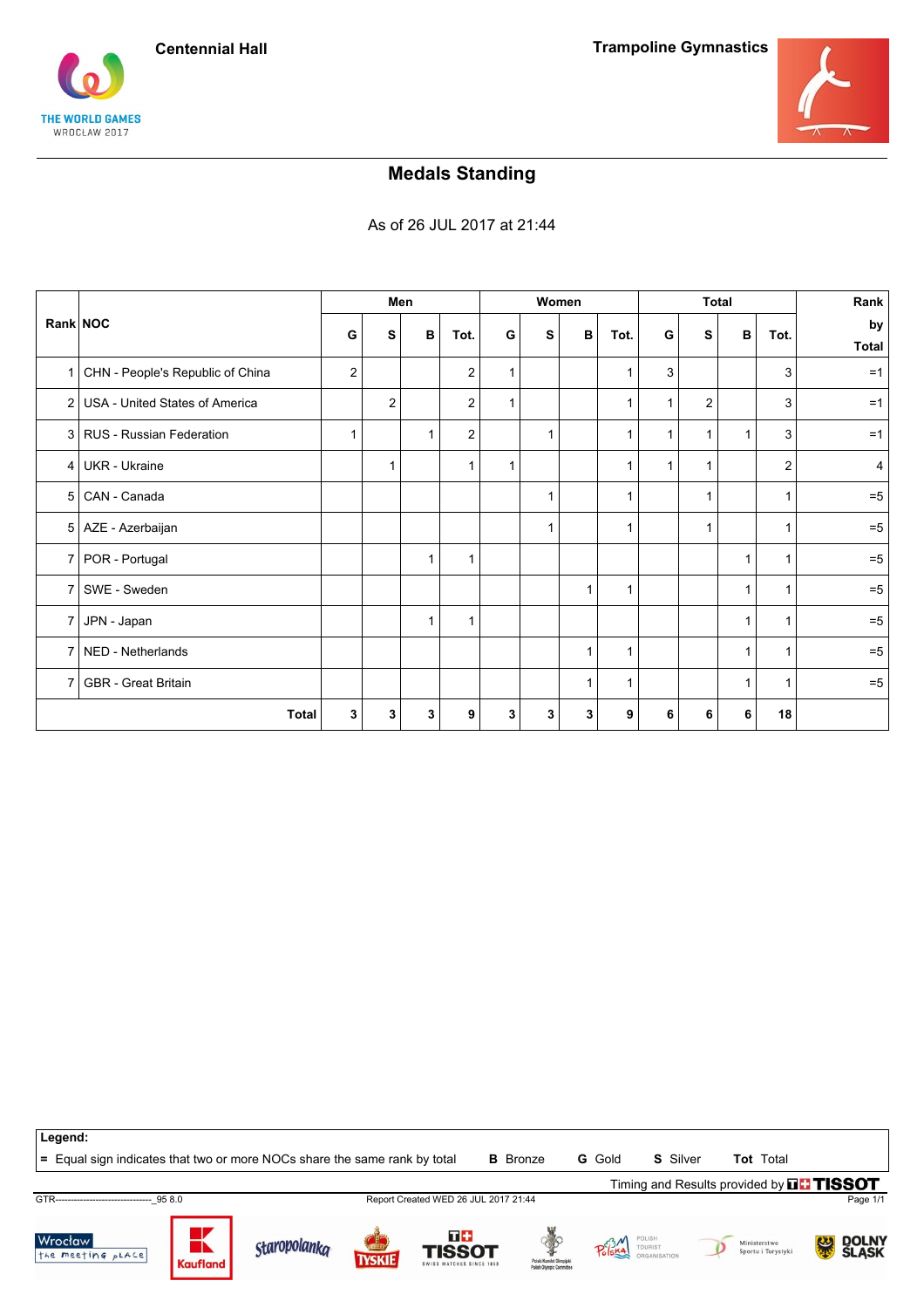

## **Trampoline Gymnastics** Men's Tumbling



THE WORLD GAMES **WROCŁAW 2017** 

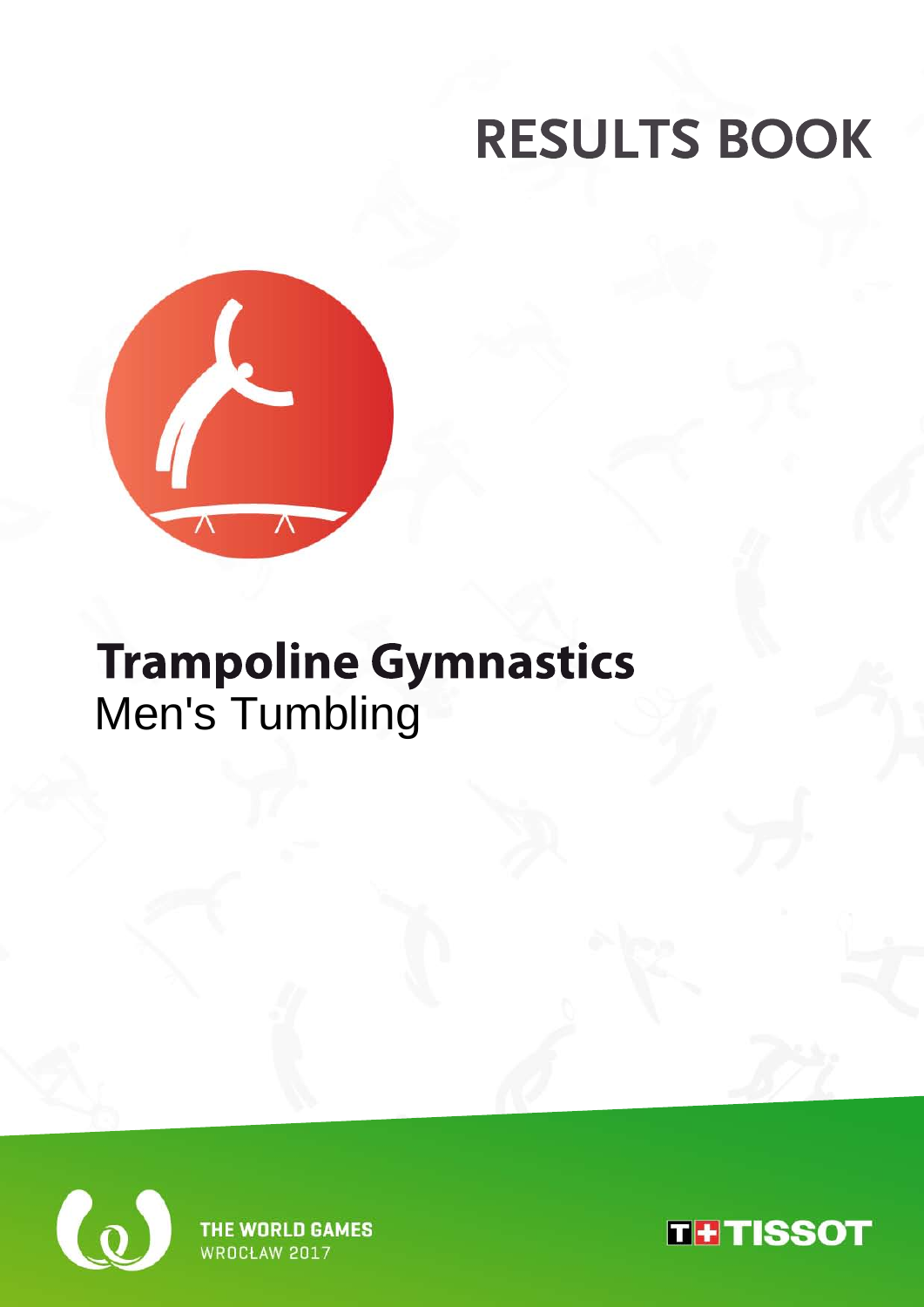

**Men's Tumbling**



### **Medallists**

| <b>Medal</b>  | <b>Name</b>           | <b>NOC</b>                       |
|---------------|-----------------------|----------------------------------|
| GOLD          | ZHANG Luo             | CHN - People's Republic of China |
| <b>SILVER</b> | <b>NACEY Austin</b>   | USA - United States of America   |
| <b>BRONZE</b> | <b>SHLYAKIN Maxim</b> | <b>RUS</b> - Russian Federation  |

Wrocław<br>the meeting place



Staropolanka

GTRM1TUM--------------------------\_92A 1.0 Report Created WED 26 JUL 2017 21:03 Page 1/1

**TYSKIE** 

 $\overline{a}$ 







.<br>Ministerstwo<br>Sportu i Turystyki  $\overline{\mathcal{D}}$ 

Timing and Results provided by **THISSOT** 

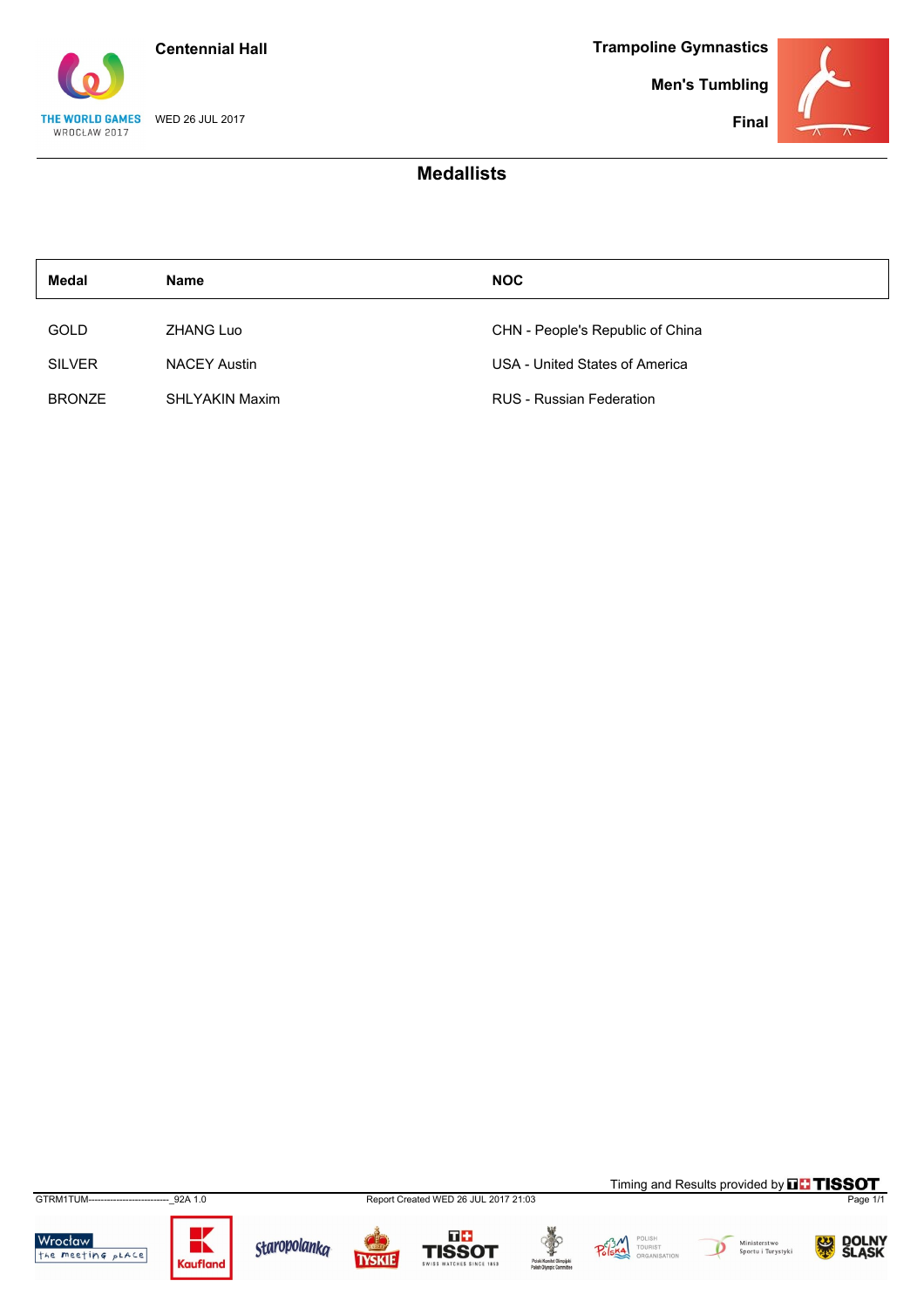

**Men's Tumbling**



THE WORLD GAMES WED 26 JUL 2017<br>WROCŁAW 2017 Start Time 20:20 Start Time 20:20

| Rank | <b>Name</b>               | <b>NOC</b> | Routine         | D            | Е      | Pen.     | <b>Routine</b> |         | Total  |  |
|------|---------------------------|------------|-----------------|--------------|--------|----------|----------------|---------|--------|--|
|      |                           | Code       |                 | <b>Score</b> | Score  |          | Total          | Rank    |        |  |
|      | <b>ZHANG Luo</b>          | <b>CHN</b> | 1st             | 11.100       | 26.200 | $-0.000$ | 37.300         | (1)     | 75.100 |  |
|      |                           |            | 2nd             | 11.100       | 26.700 | $-0.000$ | 37.800         | $=$ (1) |        |  |
| 2    | <b>NACEY Austin</b>       | <b>USA</b> | 1st             | 9.400        | 27.300 | $-0.000$ | 36.700         | (3)     | 73.300 |  |
|      |                           |            | 2nd             | 9.000        | 27.600 | $-0.000$ | 36.600         | (3)     |        |  |
| 3    | <b>SHLYAKIN Maxim</b>     | <b>RUS</b> | 1st             | 10.100       | 27.000 | $-0.300$ | 36.800         | (2)     | 72.700 |  |
|      |                           |            | 2nd             | 11.400       | 24.800 | $-0.300$ | 35.900         | (4)     |        |  |
| 4    | <b>SCHWAIGER Jonathon</b> | CAN        | 1st             | 10.300       | 26.200 | $-0.000$ | 36.500         | (4)     | 72.200 |  |
|      |                           |            | 2 <sub>nd</sub> | 9.500        | 26.200 | $-0.000$ | 35.700         | (5)     |        |  |
| 5    | <b>MALKIN Mikhail</b>     | <b>AZE</b> | 1st             | 6.800        | 25.000 | $-0.000$ | 31.800         | (5)     | 67.200 |  |
|      |                           |            | 2nd             | 9.300        | 26.400 | $-0.300$ | 35.400         | (6)     |        |  |
| 6    | <b>WESCH Anders</b>       | <b>DEN</b> | 1st             | 4.500        | 24.700 | $-0.000$ | 29.200         | (7)     | 67.000 |  |
|      |                           |            | 2 <sub>nd</sub> | 10.800       | 27.000 | $-0.000$ | 37.800         | $=$ (1) |        |  |
| 7    | <b>BROWNE Elliott</b>     | <b>GBR</b> | 1st             | 6.300        | 24.900 | $-0.000$ | 31.200         | (6)     |        |  |
|      |                           |            | 2 <sub>nd</sub> | 4.500        | 25.300 | $-0.000$ | 29.800         | (7)     | 61.000 |  |
| 8    | PODOSTROIETS Stanislav    | <b>UKR</b> | 1st             | 3.300        | 24.800 | $-0.000$ | 28.100         | (8)     | 54.600 |  |
|      |                           |            | 2nd             | 3.700        | 22.800 | $-0.000$ | 26.500         | (8)     |        |  |

| Legend:                                                                               |                 |                     |              |                                                 |                                                       |                        |                                                  |              |
|---------------------------------------------------------------------------------------|-----------------|---------------------|--------------|-------------------------------------------------|-------------------------------------------------------|------------------------|--------------------------------------------------|--------------|
| = Equal sign indicates that two or more gymnasts share the same rank by routine-total |                 |                     |              |                                                 |                                                       | <b>1st</b> 1st Routine | 2nd 2nd Routine                                  |              |
| <b>D</b> Difficulty                                                                   |                 |                     |              |                                                 |                                                       | <b>E</b> Execution     | Pen. Penalty                                     |              |
|                                                                                       |                 |                     |              |                                                 |                                                       |                        | Timing and Results provided by <b>THE TISSOT</b> |              |
| GTRM1TUM--------------FNL--------- 73C 1.0                                            |                 |                     |              | Report Created WED 26 JUL 2017 21:03            |                                                       |                        |                                                  | Page 1/1     |
| Wrocław<br>the meeting pLACE                                                          | <b>Kaufland</b> | <b>Staropolanka</b> | <b>TYSKI</b> | T+<br><b>TISSOT</b><br>SWISS WATCHES SINCE 1853 | Polski Komitet Olimpijski<br>Polish Olympic Committee | POLISH<br>TOURIST      | Ministerstwo<br>Sportu i Turystyki               | <b>SLASK</b> |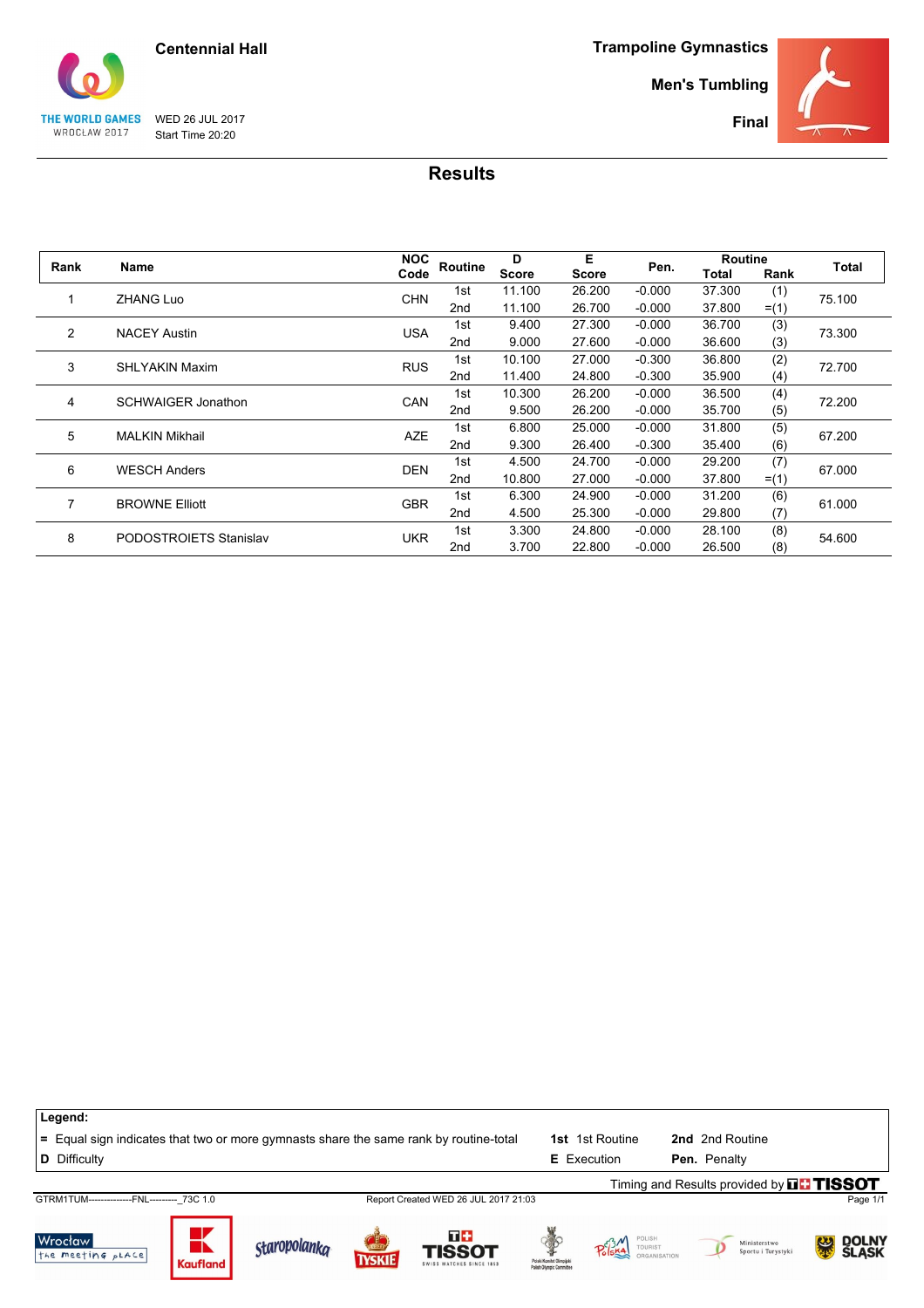

WED 26 JUL 2017 Start Time 15:05

THE WORLD GAMES WROCŁAW 2017

**Trampoline Gymnastics**

**Men's Tumbling**

**Qualification**



#### **Results**

|                |                           | <b>NOC</b> |                 | D            | Е      |          | <b>Routine</b> |         | Total     |  |
|----------------|---------------------------|------------|-----------------|--------------|--------|----------|----------------|---------|-----------|--|
| Rank           | Name                      | Code       | Routine         | <b>Score</b> | Score  | Pen.     | Total          | Rank    |           |  |
|                | <b>SHLYAKIN Maxim</b>     | <b>RUS</b> | 1st             | 10.100       | 28.100 | $-0.000$ | 38.200         | (1)     | 75.700 Q  |  |
|                |                           |            | 2 <sub>nd</sub> | 10.100       | 27.400 | $-0.000$ | 37.500         | $=$ (1) |           |  |
| $\overline{2}$ | <b>MALKIN Mikhail</b>     | <b>AZE</b> | 1st             | 10.100       | 26.900 | $-0.000$ | 37.000         | (2)     |           |  |
|                |                           |            | 2nd             | 9.300        | 28.200 | $-0.000$ | 37.500         | $=$ (1) | 74.500 Q  |  |
| 3              | <b>WESCH Anders</b>       | <b>DEN</b> | 1st             | 7.700        | 28.000 | $-0.000$ | 35.700         | (4)     | 72.800 Q  |  |
|                |                           |            | 2 <sub>nd</sub> | 9.300        | 27.800 | $-0.000$ | 37.100         | (3)     |           |  |
| 4              | <b>BROWNE Elliott</b>     | <b>GBR</b> | 1st             | 7.700        | 27.400 | $-0.000$ | 35.100         | (6)     | 72.100 Q  |  |
|                |                           |            | 2 <sub>nd</sub> | 9.900        | 27.100 | $-0.000$ | 37.000         | (4)     |           |  |
|                | <b>ZHANG Luo</b>          | <b>CHN</b> | 1st             | 7.700        | 27.900 | $-0.000$ | 35.600         | (5)     | 72.000 Q  |  |
|                | 5                         |            | 2nd             | 9.900        | 26.500 | $-0.000$ | 36.400         | (5)     |           |  |
| 6              | <b>NACEY Austin</b>       | <b>USA</b> | 1st             | 10.000       | 26.600 | $-0.300$ | 36.300         | (3)     | 71.300 Q  |  |
|                |                           |            | 2 <sub>nd</sub> | 7.700        | 27.300 | $-0.000$ | 35.000         | (6)     |           |  |
| 7              | <b>SCHWAIGER Jonathon</b> | CAN        | 1st             | 8.000        | 26.500 | $-0.000$ | 34.500         | (7)     | 68.900 Q  |  |
|                |                           |            | 2 <sub>nd</sub> | 9.500        | 24.900 | $-0.000$ | 34.400         | (7)     |           |  |
| 8              | PODOSTROIETS Stanislav    | <b>UKR</b> | 1st             | 7.800        | 26.100 | $-0.000$ | 33.900         | (8)     | 66.100 Q  |  |
|                |                           |            | 2 <sub>nd</sub> | 7.300        | 25.200 | $-0.300$ | 32.200         | (9)     |           |  |
| 9              | ROMAKHOV Alexandr         | <b>KAZ</b> | 1st             | 7.800        | 25.100 | $-0.300$ | 32.600         | (9)     | 65.300 R1 |  |
|                |                           |            | 2 <sub>nd</sub> | 7.400        | 25.600 | $-0.300$ | 32.700         | (8)     |           |  |
| 10             | SARAIVA Joao              | <b>POR</b> | 1st             | 5.800        | 26.400 | $-0.000$ | 32.200         | (10)    | 61.500 R2 |  |
|                |                           |            | 2 <sub>nd</sub> | 6.100        | 23.800 | $-0.600$ | 29.300         | (10)    |           |  |

| Legend:                                                                               |                      |                     |               |                                                  |                                                      |                    |                 |                                    |                                               |
|---------------------------------------------------------------------------------------|----------------------|---------------------|---------------|--------------------------------------------------|------------------------------------------------------|--------------------|-----------------|------------------------------------|-----------------------------------------------|
| = Equal sign indicates that two or more gymnasts share the same rank by routine-total |                      |                     |               |                                                  | 1st                                                  | 1st Routine        | 2nd 2nd Routine |                                    |                                               |
| D Difficulty                                                                          |                      |                     |               |                                                  |                                                      | <b>E</b> Execution | Pen. Penalty    |                                    |                                               |
|                                                                                       |                      |                     |               |                                                  |                                                      |                    |                 |                                    | Timing and Results provided by <b>THISSOT</b> |
| GTRM1TUM---------------QUAL-------- 73C 1.0                                           |                      |                     |               | Report Created WED 26 JUL 2017 15:53             |                                                      |                    |                 |                                    | Page 1/1                                      |
| Wrocław<br>the meeting pLACE                                                          | ┻<br><b>Kaufland</b> | <b>Staropolanka</b> | <b>TYSKIE</b> | T +<br><b>TISSOT</b><br>SWISS WATCHES SINCE 1853 | Polski Komitet Olimpiisk<br>Polish Olympic Committee | TOURIST            |                 | Ministerstwo<br>Sportu i Turystyki | <b>SLASK</b><br>SLASK                         |

Kaufland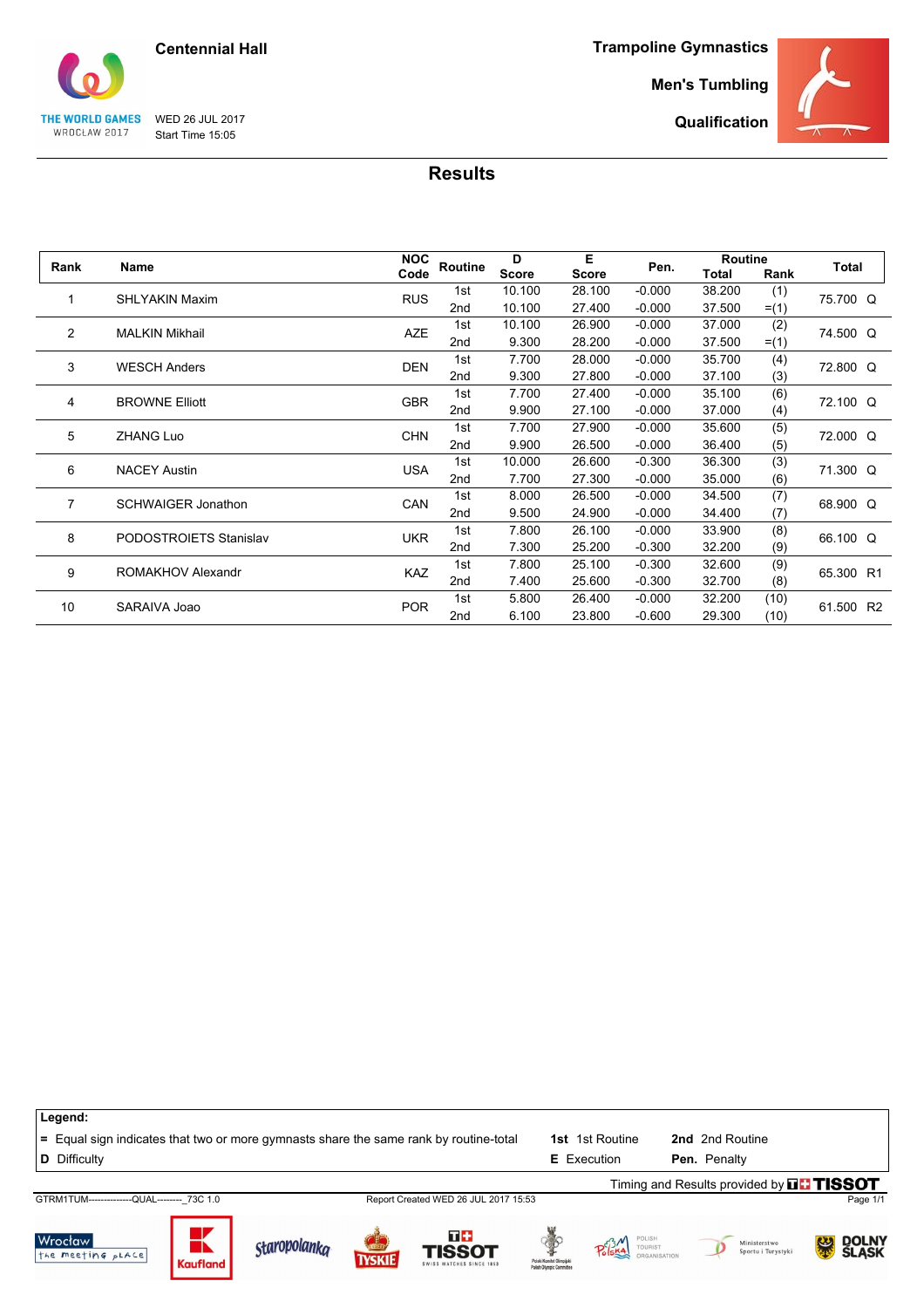

## **Trampoline Gymnastics** Men's Synchronized Trampoline



**WORLD GAMES WROCH AW 2017** 

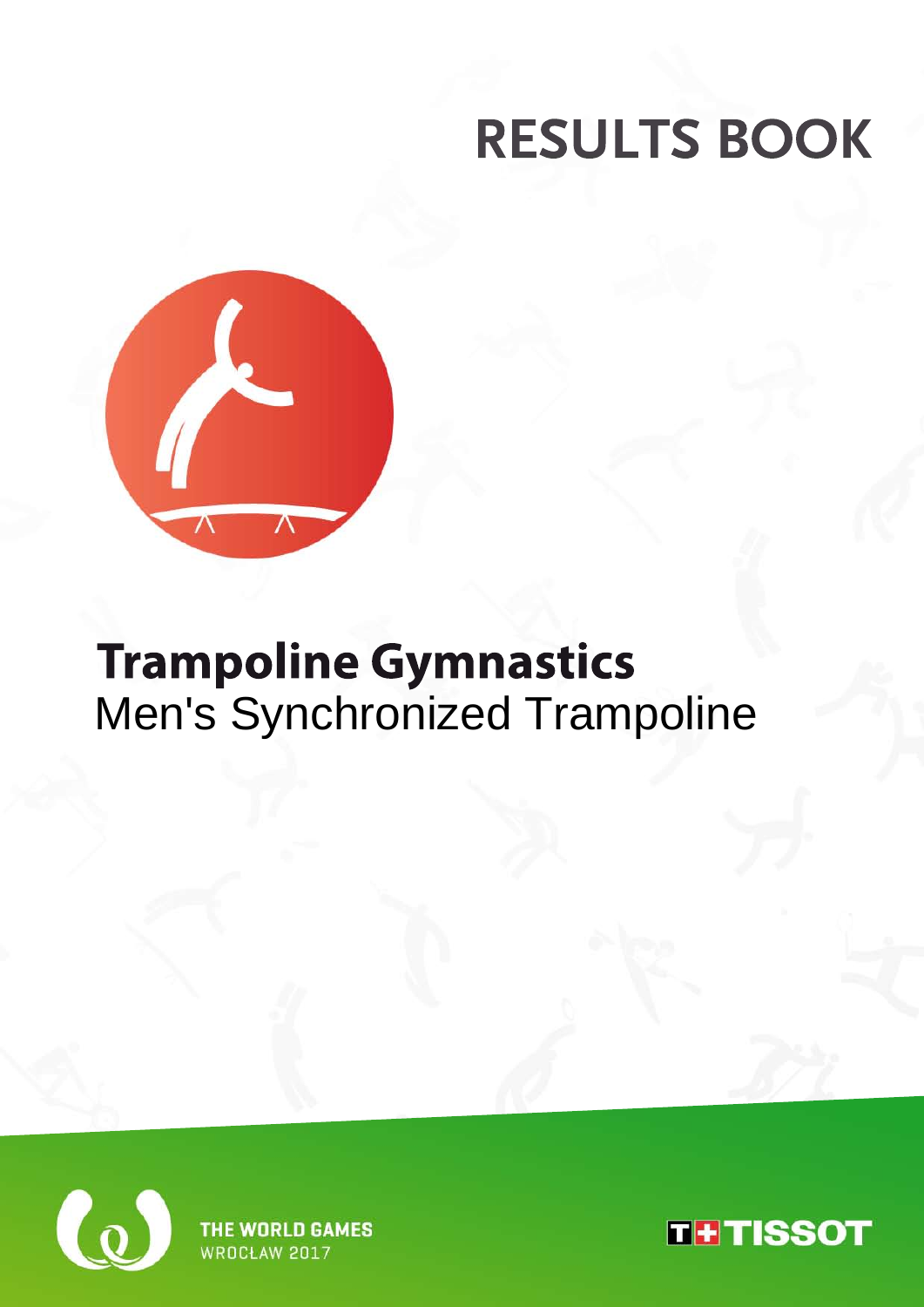



**Men's Synchronized Trampoline**



### **Medallists**

| Medal         | <b>NOC</b>                       | <b>Name</b>                 |
|---------------|----------------------------------|-----------------------------|
| <b>GOLD</b>   | CHN - People's Republic of China | TU Xiao<br><b>DONG Dong</b> |
| <b>SILVER</b> | UKR - Ukraine                    | PROSTOROV Mykola            |
|               |                                  | <b>BYEDYEVKIN Dmytro</b>    |
| <b>BRONZE</b> | JPN - Japan                      | NAKAZONO Takato             |
|               |                                  | <b>ISHIKAWA Yamato</b>      |

GTRM2SYN--------------FNL---------\_92B 1.0 Report Created MON 24 JUL 2017 19:27 Page 1/1

Wrocław<br>the meeting place



Staropolanka

**TYSKIE** 

 $\overline{a}$ 









Timing and Results provided by **THISSOT** 

DOLNY<br>ŚLASK 熙

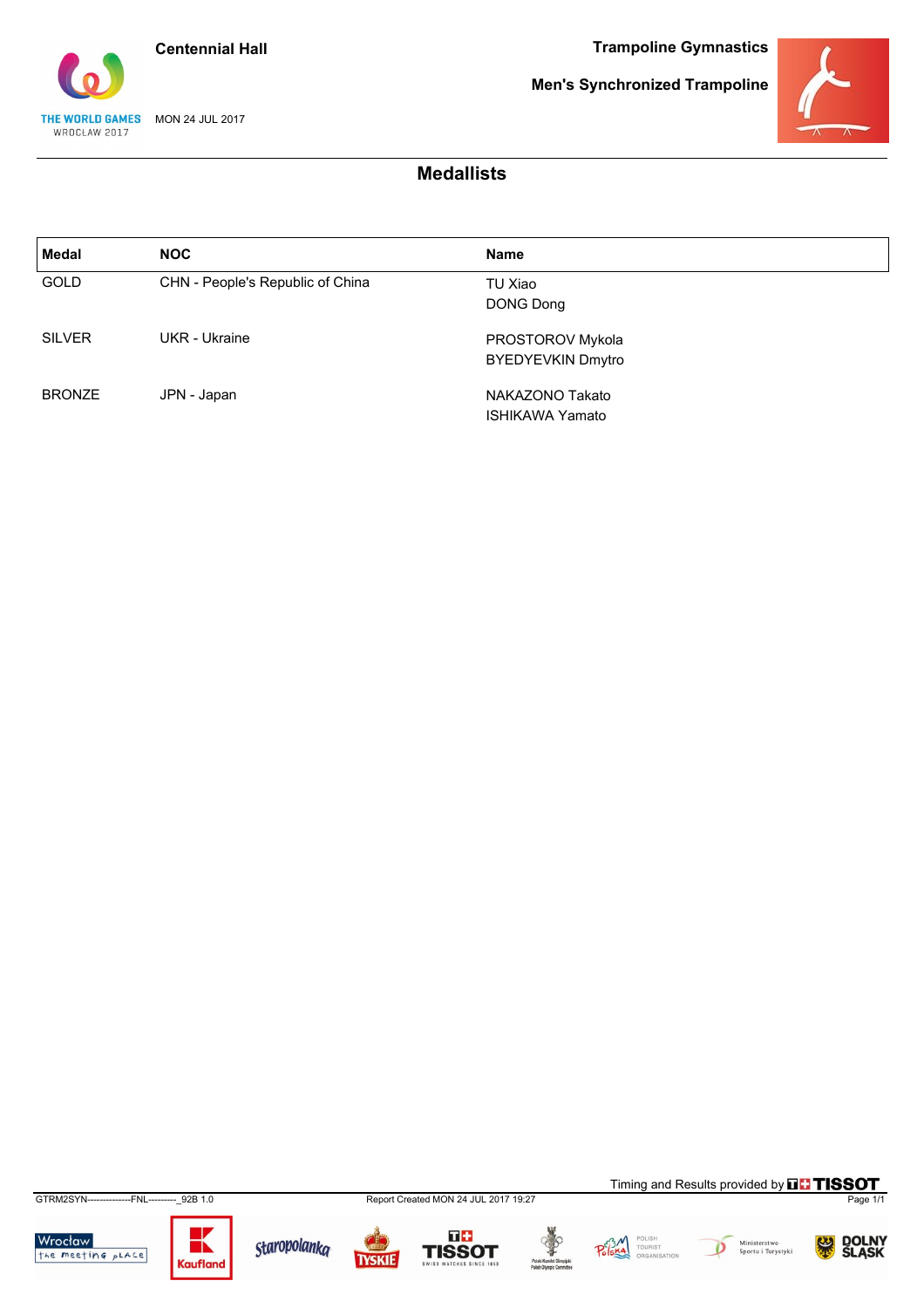



**Men's Synchronized Trampoline**



**Final**

|                | <b>Rank Name</b>                                             |                            | <b>NOC</b><br>Code | D<br><b>Score</b> | Е<br><b>Score</b> | s<br><b>Score</b> | н<br><b>Score</b> | Pen.     | Total  |
|----------------|--------------------------------------------------------------|----------------------------|--------------------|-------------------|-------------------|-------------------|-------------------|----------|--------|
|                | People's Republic of China<br>TU Xiao                        | <b>DONG Dong</b>           | <b>CHN</b>         | 17.100            | 8.000             | 17.200            | 9.350             | $-0.400$ | 51.250 |
| $\mathfrak{p}$ | <b>Ukraine</b><br>PROSTOROV Mykola                           | <b>BYEDYEVKIN Dmytro</b>   | <b>UKR</b>         | 15.600            | 7.550             | 18.800            | 9.250             |          | 51.200 |
| 3              | Japan<br>NAKAZONO Takato                                     | <b>ISHIKAWA Yamato</b>     | <b>JPN</b>         | 15.600            | 7.700             | 17.800            | 9.450             |          | 50.550 |
| 4              | <b>France</b><br>FAROUX Josuah                               | <b>BOUATTOU Alan</b>       | <b>FRA</b>         | 15.800            | 7.900             | 17.200            | 9.350             |          | 50.250 |
| 5              | <b>United States of America</b><br><b>GLUCKSTEIN Jeffrey</b> | <b>SHOSTAK Aliaksei</b>    | <b>USA</b>         | 15.400            | 7.550             | 17.200            | 9.000             |          | 49.150 |
| 6              | Denmark<br><b>KJAER Benjamin</b>                             | <b>CHEUNG Lucas Andrea</b> | <b>DEN</b>         | 13.600            | 7.000             | 18.000            | 9.050             |          | 47.650 |
| -              | <b>Russian Federation</b><br><b>USHAKOV Dmitrii</b>          | <b>YUDIN Andrey</b>        | <b>RUS</b>         | 5.500             | 2.550             | 5.600             | 2.700             |          | 16.350 |
| 8              | Portugal<br><b>GANCHINHO Diogo</b>                           | <b>ABREU Diogo</b>         | <b>POR</b>         | 2.000             | 0.750             | 1.400             | 0.800             |          | 4.950  |

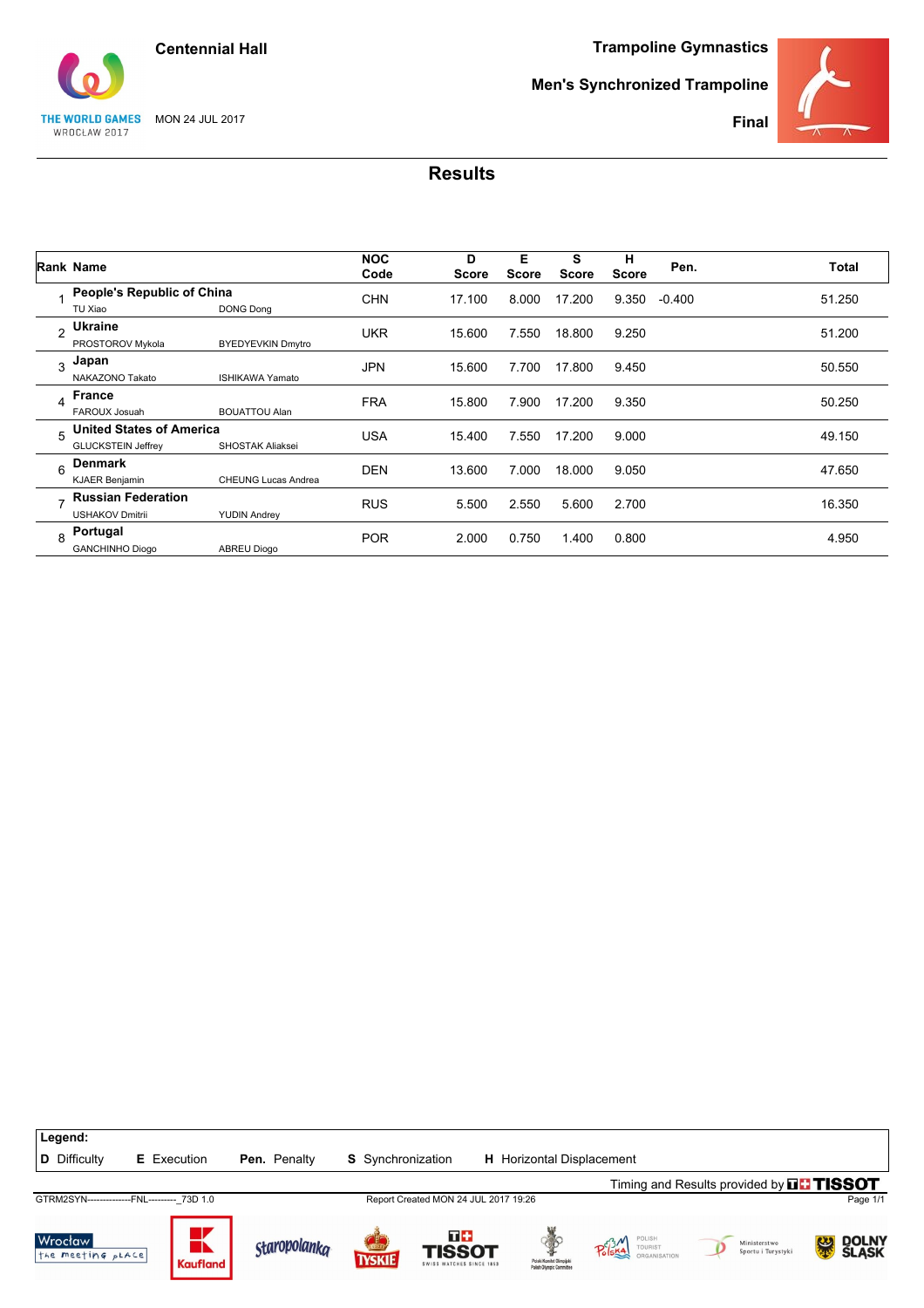**Centennial Hall**

**Trampoline Gymnastics**

## THE WORLD GAMES MON 24 JUL 2017 WROCŁAW 2017

**Men's Synchronized Trampoline**



**Qualification**

|                |                                 |                            | <b>NOC</b> | D               |              | Е            | S            | н            |      | <b>Routine</b> |      |           |
|----------------|---------------------------------|----------------------------|------------|-----------------|--------------|--------------|--------------|--------------|------|----------------|------|-----------|
|                | <b>Rank Name</b>                |                            | Code       | Routine         | <b>Score</b> | <b>Score</b> | <b>Score</b> | <b>Score</b> | Pen. | <b>Total</b>   | Rank | Total     |
|                | <b>Russian Federation</b>       |                            | <b>RUS</b> | 1st             | 5.400        | 8.700        | 18.000       | 9.500        |      | 41.600         | (5)  | 93.550 Q  |
|                | <b>USHAKOV Dmitrii</b>          | <b>YUDIN Andrey</b>        |            | 2 <sub>nd</sub> | 16.000       | 8.250        | 18.400       | 9.300        |      | 51.950         | (1)  |           |
| $\mathfrak{p}$ | Japan                           |                            | <b>JPN</b> | 1st             | 5.400        | 8.650        | 19.000       | 9.400        |      | 42.450         | (3)  | 93.250 Q  |
|                | NAKAZONO Takato                 | <b>ISHIKAWA Yamato</b>     |            | 2nd             | 15.600       | 7.750        | 18.200       | 9.250        |      | 50.800         | (2)  |           |
| 3              | Portugal                        |                            | <b>POR</b> | 1st             | 6.000        | 9.050        | 19.400       | 9.450        |      | 43.900         | (1)  | 91.350 Q  |
|                | <b>GANCHINHO Diogo</b>          | <b>ABREU Diogo</b>         |            | 2 <sub>nd</sub> | 10.700       | 8.350        | 19.000       | 9.400        |      | 47.450         | (5)  |           |
| 4              | France                          |                            | <b>FRA</b> | 1st             | 3.900        | 8.950        | 18.800       | 9.550        |      | 41.200         | (6)  | 90.800 Q  |
|                | FAROUX Josuah                   | <b>BOUATTOU Alan</b>       |            | 2 <sub>nd</sub> | 15.800       | 7.450        | 16.800       | 9.550        |      | 49.600         | (4)  |           |
| 5              | <b>Ukraine</b>                  |                            | <b>UKR</b> | 1st             | 3.800        | 7.800        | 16.600       | 8.250        |      | 36.450         | (9)  | 86.450 Q  |
|                | PROSTOROV Mykola                | <b>BYEDYEVKIN Dmytro</b>   |            | 2 <sub>nd</sub> | 15.600       | 7.700        | 17.800       | 8.900        |      | 50.000         | (3)  |           |
| 6              | People's Republic of China      |                            | <b>CHN</b> | 1st             | 5.400        | 9.450        | 18.800       | 9.850        |      | 43.500         | (2)  | 79.100 Q  |
|                | TU Xiao                         | <b>DONG Dong</b>           |            | 2nd             | 11.000       | 5.950        | 12.200       | 6.450        |      | 35.600         | (6)  |           |
| $\overline{ }$ | <b>Denmark</b>                  |                            | <b>DEN</b> | 1st             | 4.600        | 7.500        | 16.400       | 9.250        |      | 37.750         | (8)  | 58.100 Q  |
|                | <b>KJAER Benjamin</b>           | <b>CHEUNG Lucas Andrea</b> |            | 2 <sub>nd</sub> | 6.300        | 2.750        | 7.600        | 3.700        |      | 20.350         | (7)  |           |
| $\mathsf{R}$   | <b>United States of America</b> |                            | <b>USA</b> | 1st             | 4.100        | 9.000        | 18.200       | 9.350        |      | 40.650         | (7)  | 57.000 Q  |
|                | <b>GLUCKSTEIN Jeffrey</b>       | <b>SHOSTAK Aliaksei</b>    |            | 2nd             | 5.500        | 2.300        | 5.800        | 2.750        |      | 16.350         | (8)  |           |
| $\mathsf{Q}$   | Australia                       |                            | <b>AUS</b> | 1st             | 5.400        | 8.450        | 18.800       | 9.500        |      | 42.150         | (4)  | 52.350 R1 |
|                | <b>SWADLING Ty</b>              | <b>SWADLING Shaun</b>      |            | 2 <sub>nd</sub> | 3.400        | 1.650        | 3.400        | 1.750        |      | 10.200         | (10) |           |
| 10             | Poland                          |                            | POL        | 1st             | 3.500        | 7.750        | 16.400       | 8.700        |      | 36.350         | (10) | 46.800 R2 |
|                | <b>TOMASZEWSKI Lukasz</b>       | <b>HES Bartlomiej</b>      |            | 2 <sub>nd</sub> | 3.400        | 1.550        | 3.800        | 1.700        |      | 10.450         | (9)  |           |

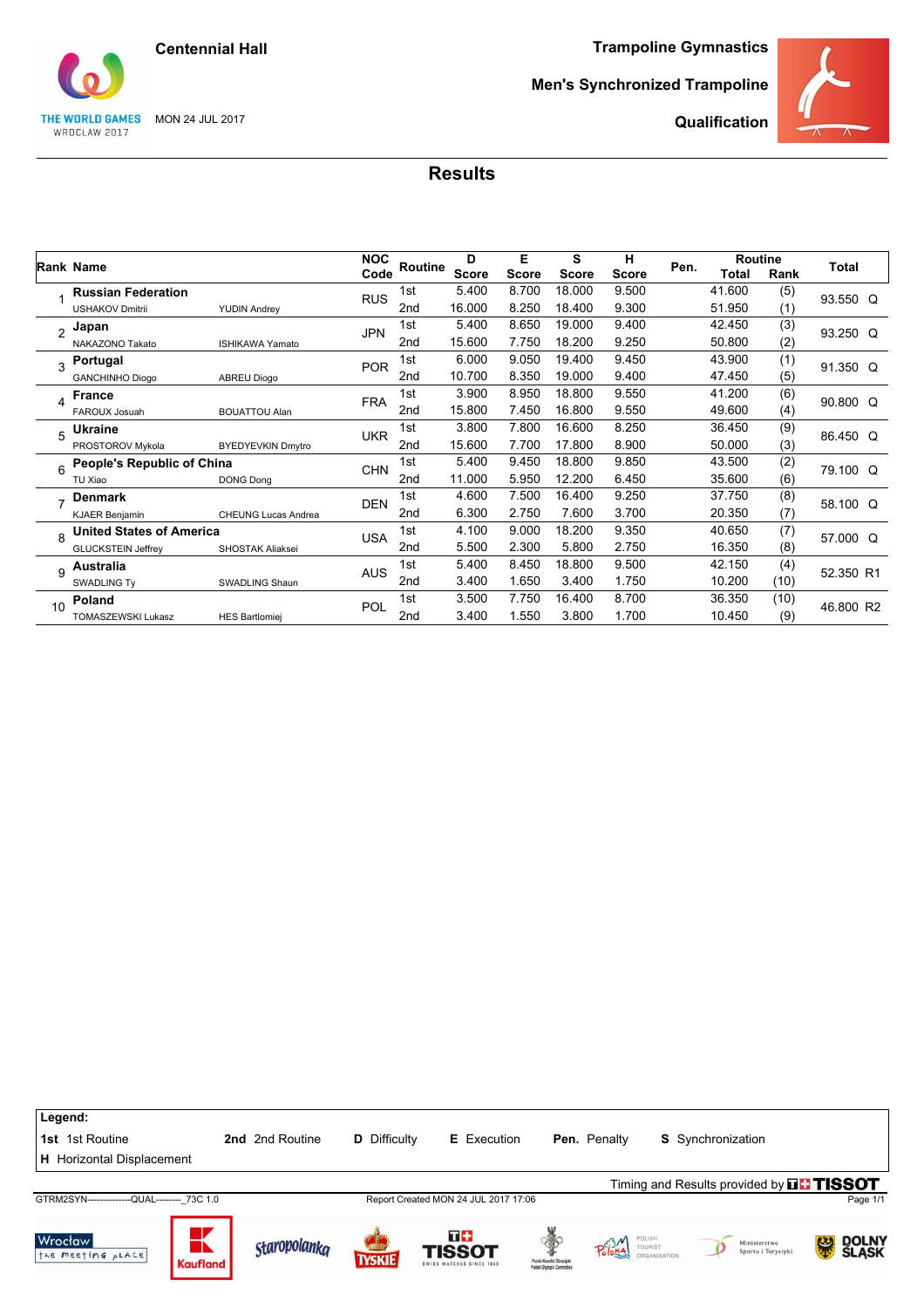

## **Trampoline Gymnastics** Men's Double Mini-Trampoline



**WORLD GAMES WROCH AW 2017** 

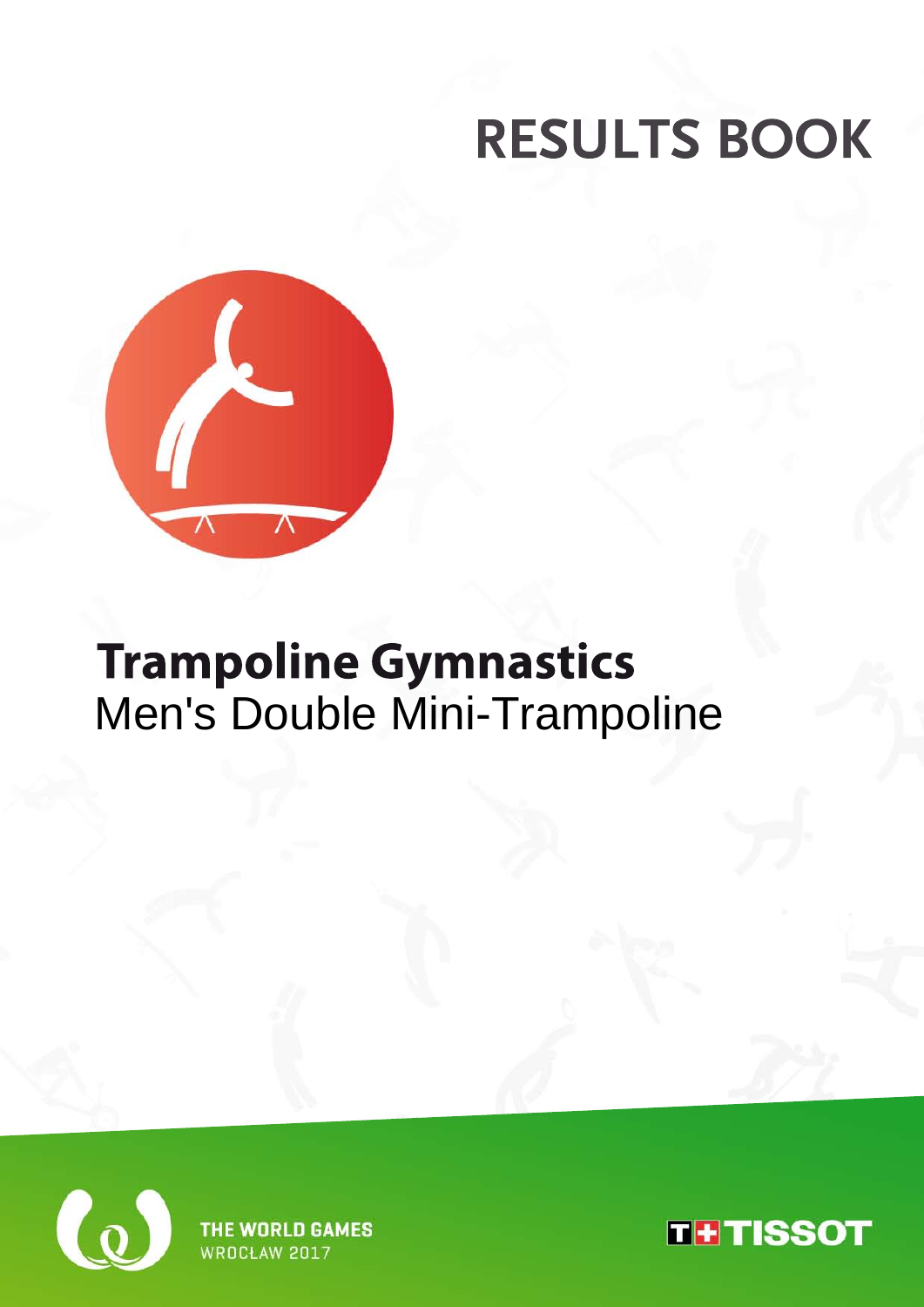

THE WORLD GAMES TUE 25 JUL 2017

WROCŁAW 2017

**Trampoline Gymnastics**

**Men's Double-Mini Trampoline**



**Final**

| Medal         | Name                     | <b>NOC</b>                      |
|---------------|--------------------------|---------------------------------|
| GOLD          | <b>ZALOMIN Mikhail</b>   | <b>RUS</b> - Russian Federation |
| <b>SILVER</b> | <b>RENKERT Alexander</b> | USA - United States of America  |
| <b>BRONZE</b> | CARVALHO COSTA Diogo     | POR - Portugal                  |

**Medallists**

GTRM1DMT--------------------------\_92A 1.0 Report Created TUE 25 JUL 2017 19:32 Page 1/1



















Timing and Results provided by **THISSOT** 

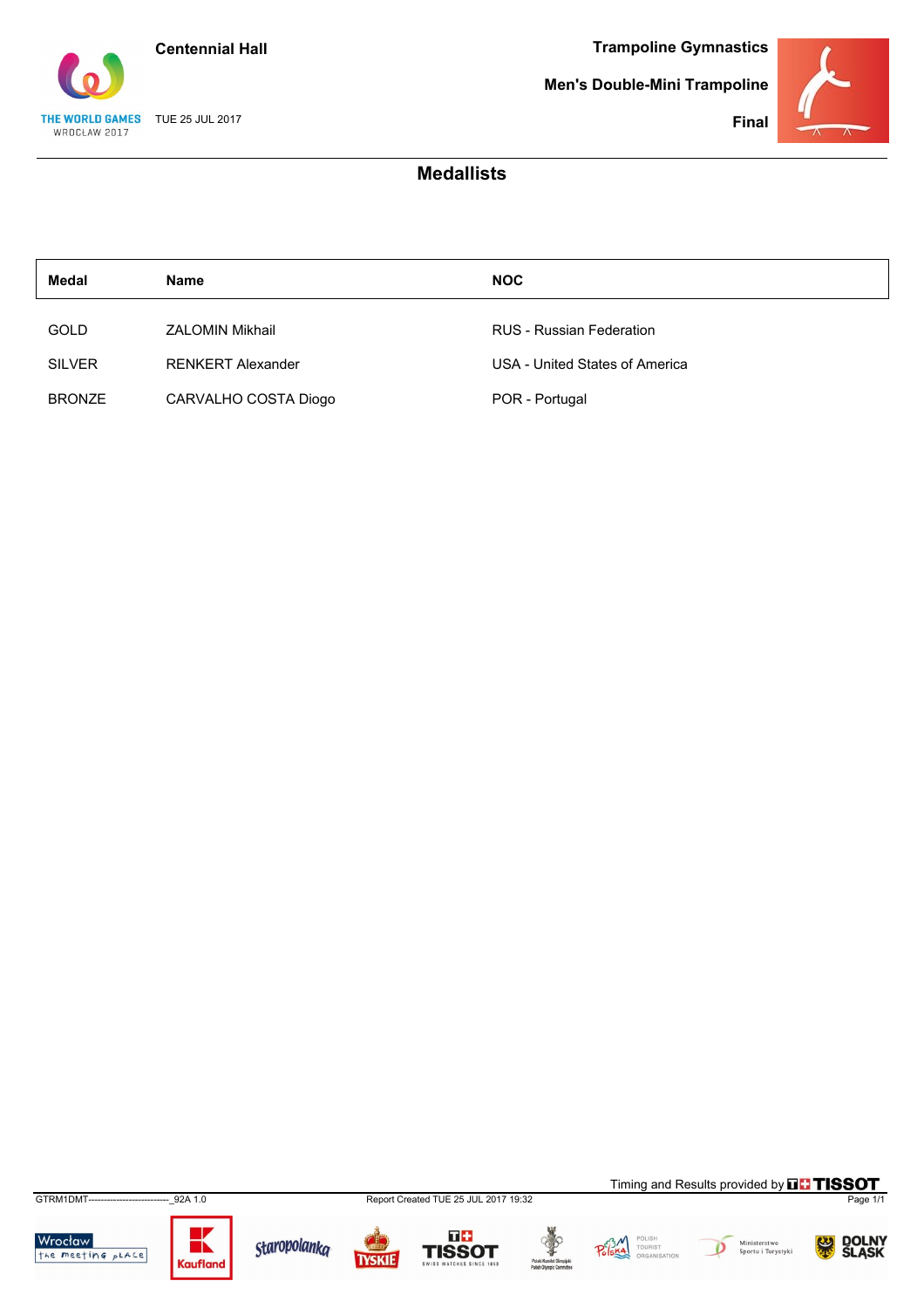

#### **Men's Double-Mini Trampoline**



**Final**

THE WORLD GAMES TUE 25 JUL 2017 Start Time 19:00

WROCŁAW 2017

| Rank           | Name                          | <b>NOC</b> | <b>Routine</b>  | D            | Е      | Pen.     | <b>Routine</b> |         | Total  |
|----------------|-------------------------------|------------|-----------------|--------------|--------|----------|----------------|---------|--------|
|                |                               | Code       |                 | <b>Score</b> | Score  |          | Total          | Rank    |        |
|                | <b>ZALOMIN Mikhail</b>        | <b>RUS</b> | 1st             | 10.800       | 27.600 | $-0.900$ | 37.500         | (1)     | 76.600 |
|                |                               |            | 2 <sub>nd</sub> | 11.600       | 28.700 | $-1.200$ | 39.100         | (1)     |        |
| $\overline{2}$ | <b>RENKERT Alexander</b>      | <b>USA</b> | 1st             | 9.600        | 27,800 | $-0.900$ | 36.500         | (4)     | 73.700 |
|                |                               |            | 2 <sub>nd</sub> | 9.200        | 28.000 | $-0.000$ | 37.200         | $= (2)$ |        |
| 3              | CARVALHO COSTA Diogo          | <b>POR</b> | 1st             | 11.100       | 27.400 | $-1.200$ | 37.300         | (2)     | 73.100 |
|                |                               |            | 2 <sub>nd</sub> | 10.000       | 27.300 | $-1.500$ | 35.800         | (6)     |        |
| 4              | <b>SCHWAIGER Jonathon</b>     | CAN        | 1st             | 9.300        | 27.600 | $-1.500$ | 35.400         | (5)     | 72.600 |
|                |                               |            | 2nd             | 9.200        | 28.000 | $-0.000$ | 37.200         | $= (2)$ |        |
| 5              | <b>HOUSTON Andrew</b>         | <b>GBR</b> | 1st             | 8.400        | 27.700 | $-0.900$ | 35.200         | (6)     | 71.500 |
|                |                               |            | 2nd             | 8.800        | 27.500 | $-0.000$ | 36.300         | (5)     |        |
| 6              | <b>PEREZ Daniel</b>           | <b>ESP</b> | 1st             | 10.300       | 27.600 | $-1.200$ | 36.700         | (3)     | 64.200 |
|                |                               |            | 2nd             | 4.500        | 24.200 | $-1.200$ | 27.500         | (8)     |        |
| 7              | <b>BOOTH Curtis</b>           | <b>AUS</b> | 1st             | 4.000        | 20.400 | $-0.000$ | 24.400         | (7)     | 60.800 |
|                |                               |            | 2nd             | 8.500        | 27.900 | $-0.000$ | 36.400         | (4)     |        |
| 8              |                               |            | 1st             | 4.000        | 20,200 | $-0.000$ | 24.200         | (8)     |        |
|                | <b>TLAKA Sebolai Offering</b> | <b>RSA</b> | 2 <sub>nd</sub> | 7.700        | 26.900 | $-0.900$ | 33.700         | (7)     | 57.900 |

| Legend:                                                                               |                 |                     |               |                                                 |                                                       |                                 |                                                 |            |
|---------------------------------------------------------------------------------------|-----------------|---------------------|---------------|-------------------------------------------------|-------------------------------------------------------|---------------------------------|-------------------------------------------------|------------|
| = Equal sign indicates that two or more gymnasts share the same rank by routine-total |                 |                     |               |                                                 | 1st i                                                 | 1st Routine                     | 2nd 2nd Routine                                 |            |
| <b>D</b> Difficulty                                                                   |                 |                     |               |                                                 |                                                       | <b>E</b> Execution              | Pen. Penalty                                    |            |
|                                                                                       |                 |                     |               |                                                 |                                                       |                                 | Timing and Results provided by $\Pi\Box$ TISSOT |            |
| GTRM1DMT--------------FNL--------- 73C 1.0                                            |                 |                     |               | Report Created TUE 25 JUL 2017 19:32            |                                                       |                                 |                                                 | Page 1/1   |
| Wrocław<br>the meeting pLACE                                                          | <b>Kaufland</b> | <b>staropolanka</b> | <b>TYSKIE</b> | T+<br><b>TISSOT</b><br>SWISS WATCHES SINCE 1853 | Polski Komitet Olimpiiski<br>Polish Olympic Committee | $P_0$ <sup>3/4</sup><br>TOURIST | Ministerstwo<br>Sportu i Turystyki              | DOLNY<br>緊 |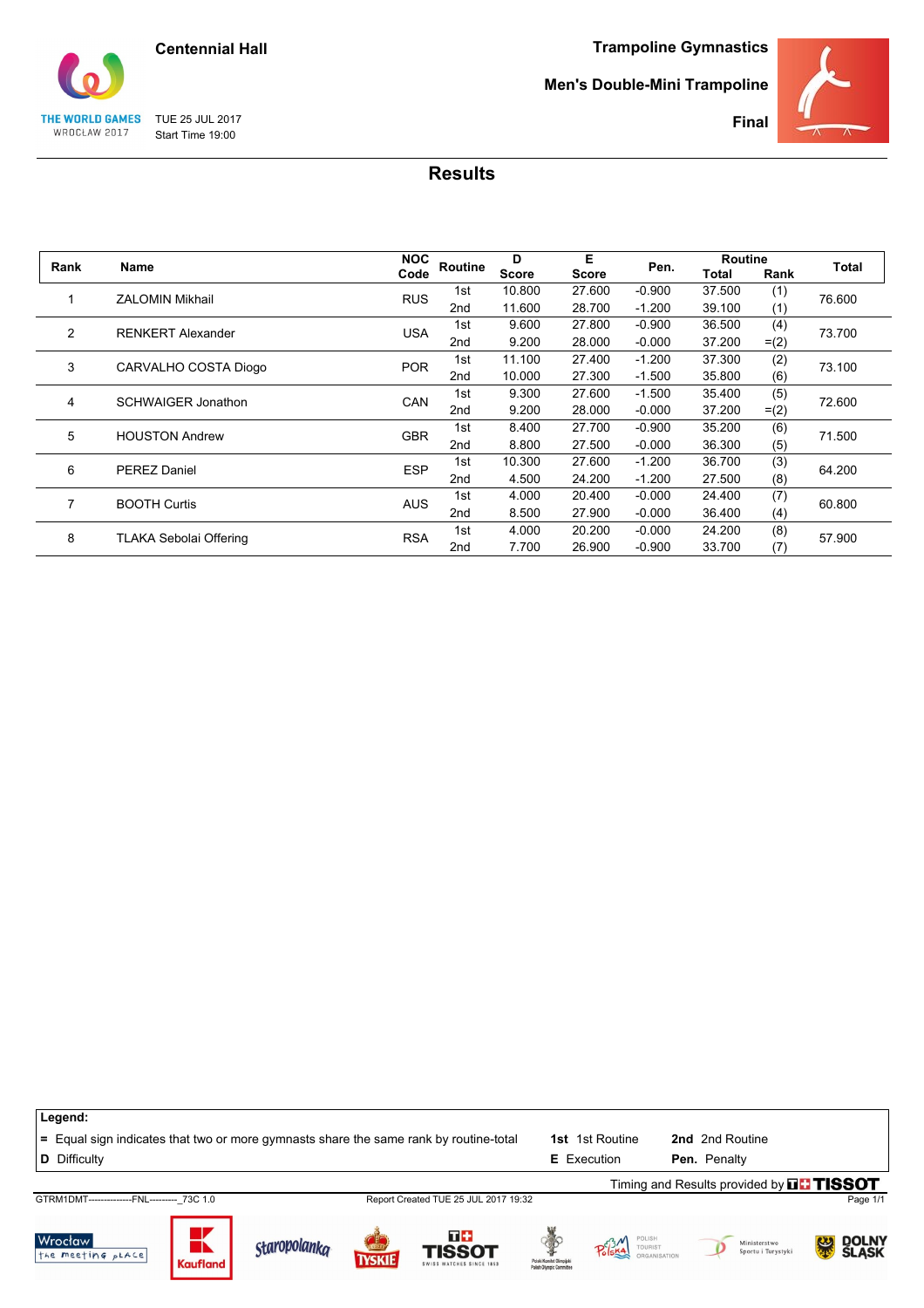

TUE 25 JUL 2017 Start Time 16:45

THE WORLD GAMES WROCŁAW 2017

**Trampoline Gymnastics**

#### **Men's Double-Mini Trampoline**



**Qualification**

|                |                               | <b>NOC</b> |                 | D            | Е            |          | <b>Routine</b> |      | Total     |
|----------------|-------------------------------|------------|-----------------|--------------|--------------|----------|----------------|------|-----------|
| Rank           | Name                          | Code       | Routine         | <b>Score</b> | <b>Score</b> | Pen.     | <b>Total</b>   | Rank |           |
| 1              | <b>ZALOMIN Mikhail</b>        | <b>RUS</b> | 1st             | 9.200        | 29.000       | $-0.900$ | 37.300         | (2)  | 74.700 Q  |
|                |                               |            | 2nd             | 9.200        | 29.100       | $-0.900$ | 37.400         | (1)  |           |
| $\overline{2}$ | <b>ODINTSOV Aleksandr</b>     | <b>RUS</b> | 1st             | 9.200        | 28.700       | $-1.500$ | 36.400         | (3)  | 73.300    |
|                |                               |            | 2 <sub>nd</sub> | 10.800       | 27.300       | $-1.200$ | 36.900         | (2)  |           |
| 3              | <b>PEREZ Daniel</b>           | <b>ESP</b> | 1st             | 8.400        | 29.000       | $-0.000$ | 37.400         | (1)  | 72.200 Q  |
|                |                               |            | 2nd             | 6.400        | 28.400       | $-0.000$ | 34.800         | (5)  |           |
|                | <b>RENKERT Alexander</b>      | <b>USA</b> | 1st             | 8.900        | 27.500       | $-0.300$ | 36.100         | (4)  | 71.400 Q  |
| 4              |                               |            | 2 <sub>nd</sub> | 7.600        | 27.700       | $-0.000$ | 35.300         | (4)  |           |
| 5              | <b>HOUSTON Andrew</b>         | <b>GBR</b> | 1st             | 8.400        | 27.100       | $-1.200$ | 34.300         | (5)  | 68.200 Q  |
|                |                               |            | 2 <sub>nd</sub> | 6.800        | 28.000       | $-0.900$ | 33.900         | (6)  |           |
| 6              | <b>BOOTH Curtis</b>           | <b>AUS</b> | 1st             | 8.000        | 27.400       | $-1.500$ | 33.900         | (6)  | 66.800 Q  |
|                |                               |            | 2 <sub>nd</sub> | 6.800        | 27.600       | $-1.500$ | 32.900         | (9)  |           |
| $\overline{7}$ | <b>TLAKA Sebolai Offering</b> | <b>RSA</b> | 1st             | 7.200        | 25.700       | $-0.900$ | 32.000         | (7)  | 65.700 Q  |
|                |                               |            | 2nd             | 6.000        | 28.000       | $-0.300$ | 33.700         | (7)  |           |
| 8              | <b>SCHWAIGER Jonathon</b>     | CAN        | 1st             | 5.600        | 27.500       | $-1.500$ | 31.600         | (8)  | 64.900 Q  |
|                |                               |            | 2 <sub>nd</sub> | 8.700        | 26.100       | $-1.500$ | 33.300         | (8)  |           |
| 9              | CARVALHO COSTA Diogo          | <b>POR</b> | 1st             | 4.000        | 20.400       | $-0.000$ | 24.400         | (9)  | 60.500 Q  |
|                |                               |            | 2nd             | 7.200        | 28.900       | $-0.000$ | 36.100         | (3)  |           |
| 10             | <b>JOERGENSEN Mikkel</b>      | <b>DEN</b> | 1st             | 0.000        | 0.000        | $-0.000$ | 0.000          | (10) | 23.300 R1 |
|                |                               |            | 2 <sub>nd</sub> | 3.600        | 19.700       | $-0.000$ | 23.300         | (10) |           |

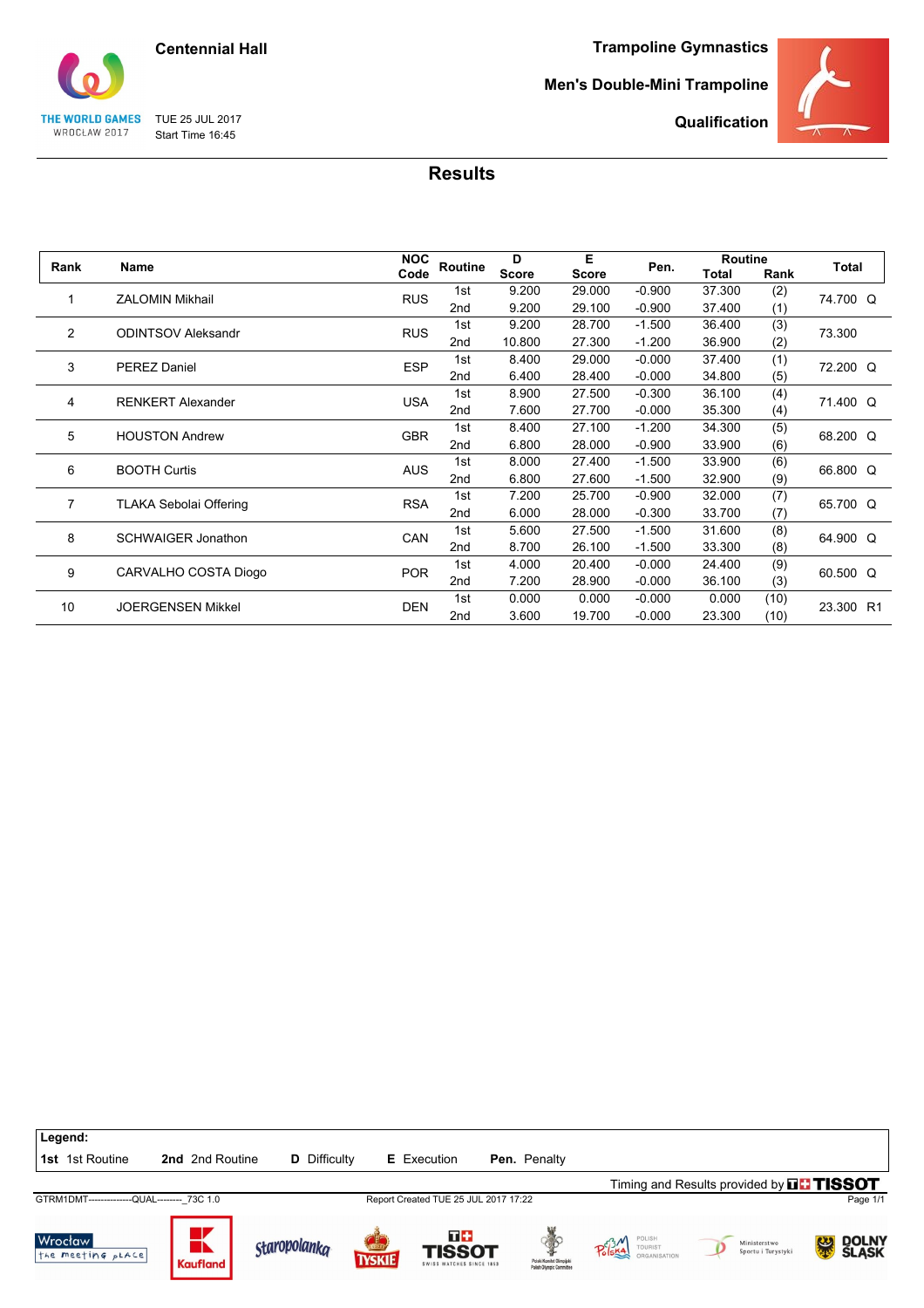

## **Trampoline Gymnastics** Women's Tumbling



THE WORLD GAMES WROCŁAW 2017

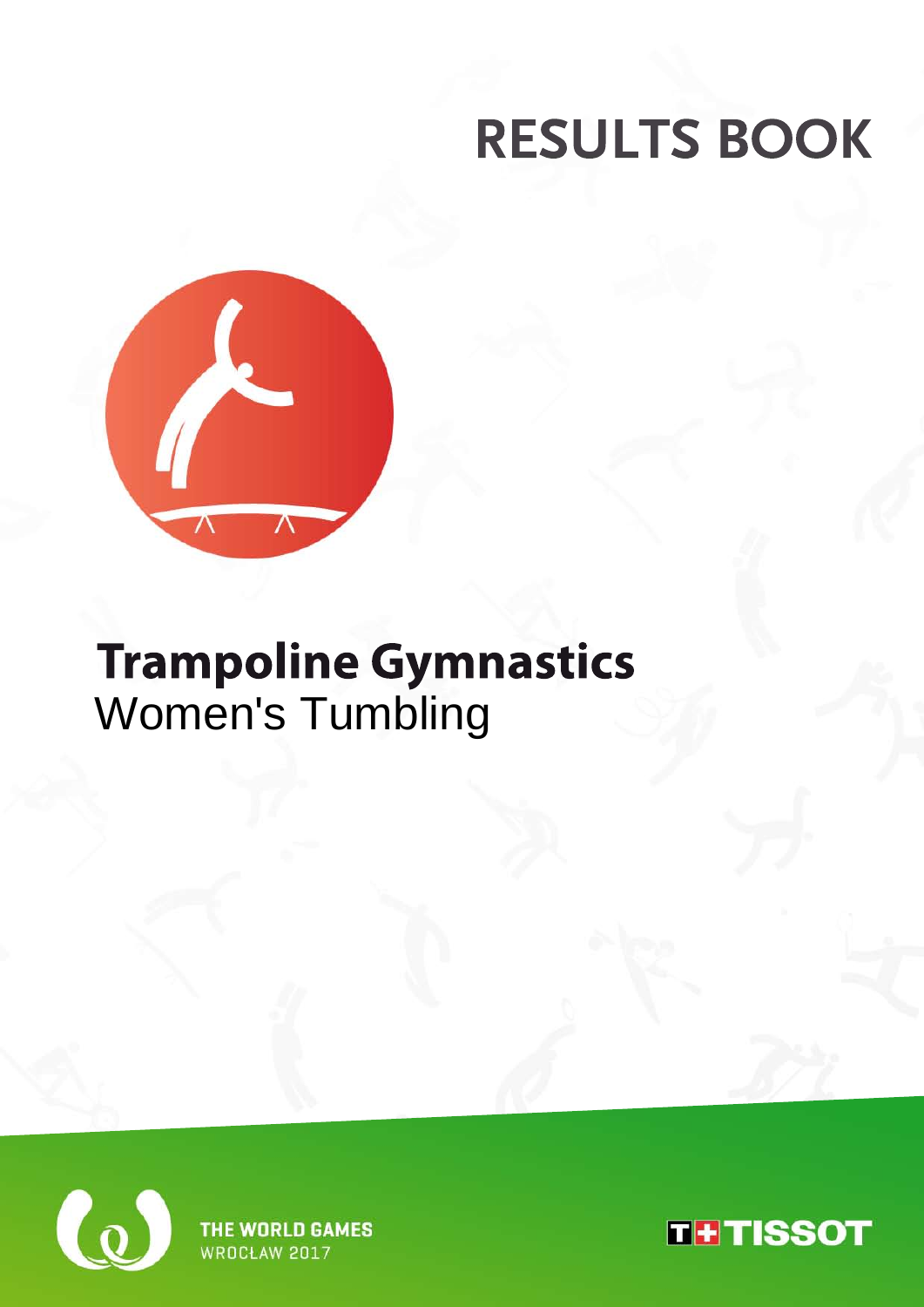

**Women's Tumbling**

**Final**



### **Medallists**

| Medal         | <b>Name</b>           | <b>NOC</b>                       |
|---------------|-----------------------|----------------------------------|
| <b>GOLD</b>   | <b>JIA Fangfang</b>   | CHN - People's Republic of China |
| <b>SILVER</b> | KOROBEINIKOVA Anna    | <b>RUS</b> - Russian Federation  |
| <b>BRONZE</b> | <b>COLEBECK Lucie</b> | <b>GBR</b> - Great Britain       |

GTRW1TUM--------------------------\_92A 1.0 Report Created TUE 25 JUL 2017 21:09 Page 1/1

Wrocław<br>the meeting place













Timing and Results provided by **THISSOT** 

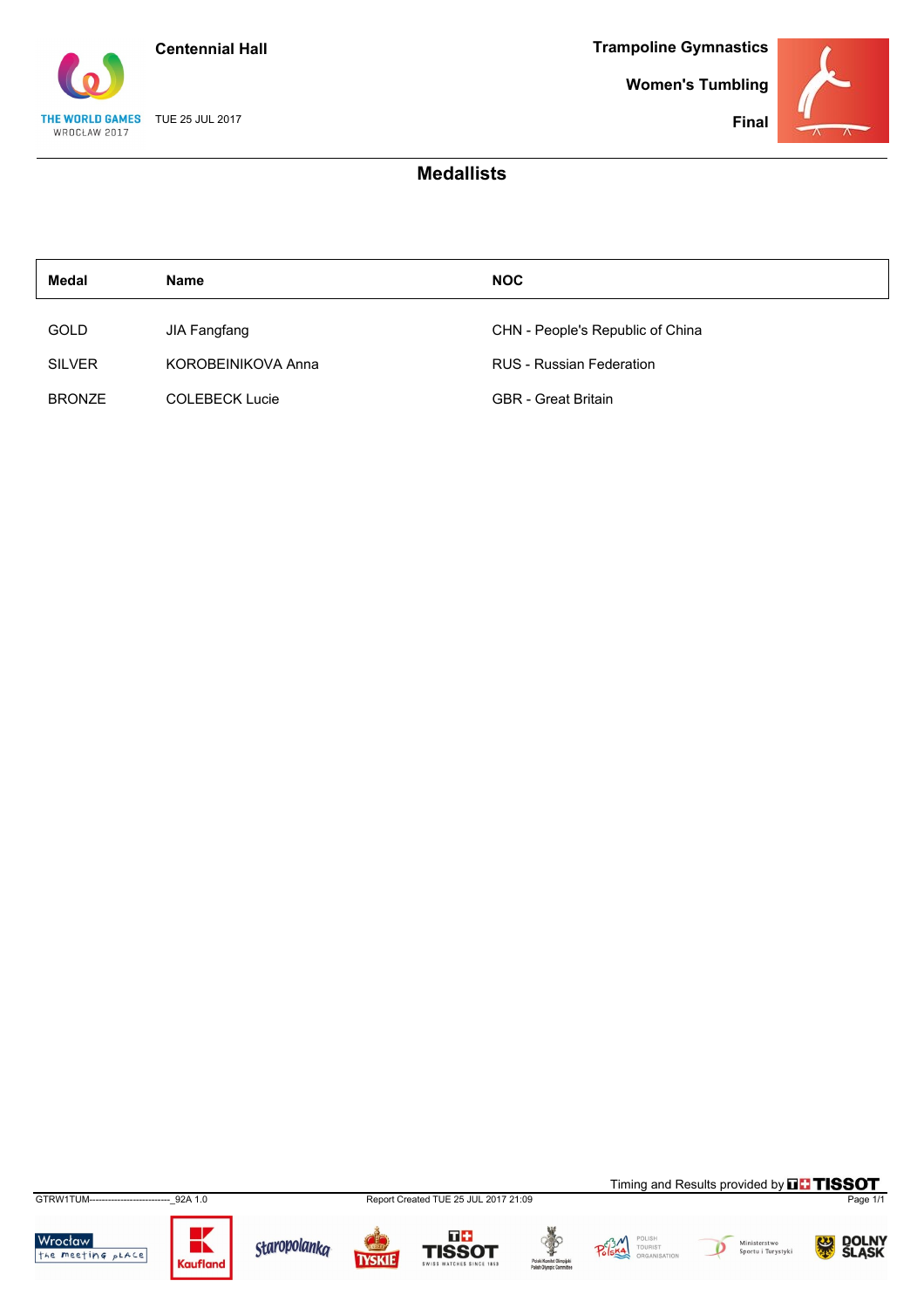

**Women's Tumbling**

**Final**



TUE 25 JUL 2017 Start Time 20:30

THE WORLD GAMES WROCŁAW 2017

| Rank           | Name                    | <b>NOC</b> | Routine         | D            | Е            | Pen.     | <b>Routine</b> |      | Total  |
|----------------|-------------------------|------------|-----------------|--------------|--------------|----------|----------------|------|--------|
|                |                         | Code       |                 | <b>Score</b> | <b>Score</b> |          | Total          | Rank |        |
|                | <b>JIA Fangfang</b>     | <b>CHN</b> | 1st             | 9.300        | 26,800       | $-0.000$ | 36.100         | (1)  | 72.400 |
|                |                         |            | 2nd             | 8.300        | 28.000       | $-0.000$ | 36.300         | (1)  |        |
| $\overline{2}$ | KOROBEINIKOVA Anna      | <b>RUS</b> | 1st             | 8.000        | 27,800       | $-0.000$ | 35.800         | (2)  | 71.200 |
|                |                         |            | 2nd             | 7.900        | 27.500       | $-0.000$ | 35.400         | (3)  |        |
| 3              | <b>COLEBECK Lucie</b>   | <b>GBR</b> | 1st             | 7.100        | 28.400       | $-0.000$ | 35.500         | (3)  | 71.000 |
|                |                         |            | 2nd             | 8.000        | 27,800       | $-0.300$ | 35.500         | (2)  |        |
| 4              | PEETERS Tachina         | <b>BEL</b> | 1st             | 7.200        | 27.300       | $-0.000$ | 34.500         | (4)  | 69.200 |
|                |                         |            | 2nd             | 6.900        | 27,800       | $-0.000$ | 34.700         | (4)  |        |
| 5              | <b>SUGRIM Jordan</b>    | CAN        | 1st             | 6.700        | 27,000       | $-0.000$ | 33.700         | (5)  | 65.300 |
|                |                         |            | 2 <sub>nd</sub> | 6.700        | 24.900       | $-0.000$ | 31.600         | (6)  |        |
| 6              | <b>DELOGE Marie</b>     | <b>FRA</b> | 1st             | 6.600        | 25.700       | $-0.000$ | 32.300         | (6)  | 64.700 |
|                |                         |            | 2nd             | 6.400        | 26,000       | $-0.000$ | 32.400         | (5)  |        |
| 7              | <b>ZOONEKYND Bianca</b> | <b>RSA</b> | 1st             | 3.300        | 24.400       | $-0.000$ | 27.700         | (8)  | 58.200 |
|                |                         |            | 2 <sub>nd</sub> | 6.500        | 24.600       | $-0.600$ | 30.500         | (7)  |        |
| 8              | THEVENOT Rachel         | <b>USA</b> | 1st             | 3.300        | 24.800       | $-0.000$ | 28.100         | (7)  |        |
|                |                         |            | 2 <sub>nd</sub> | 4.500        | 24.500       | $-0.300$ | 28.700         | (8)  | 56.800 |

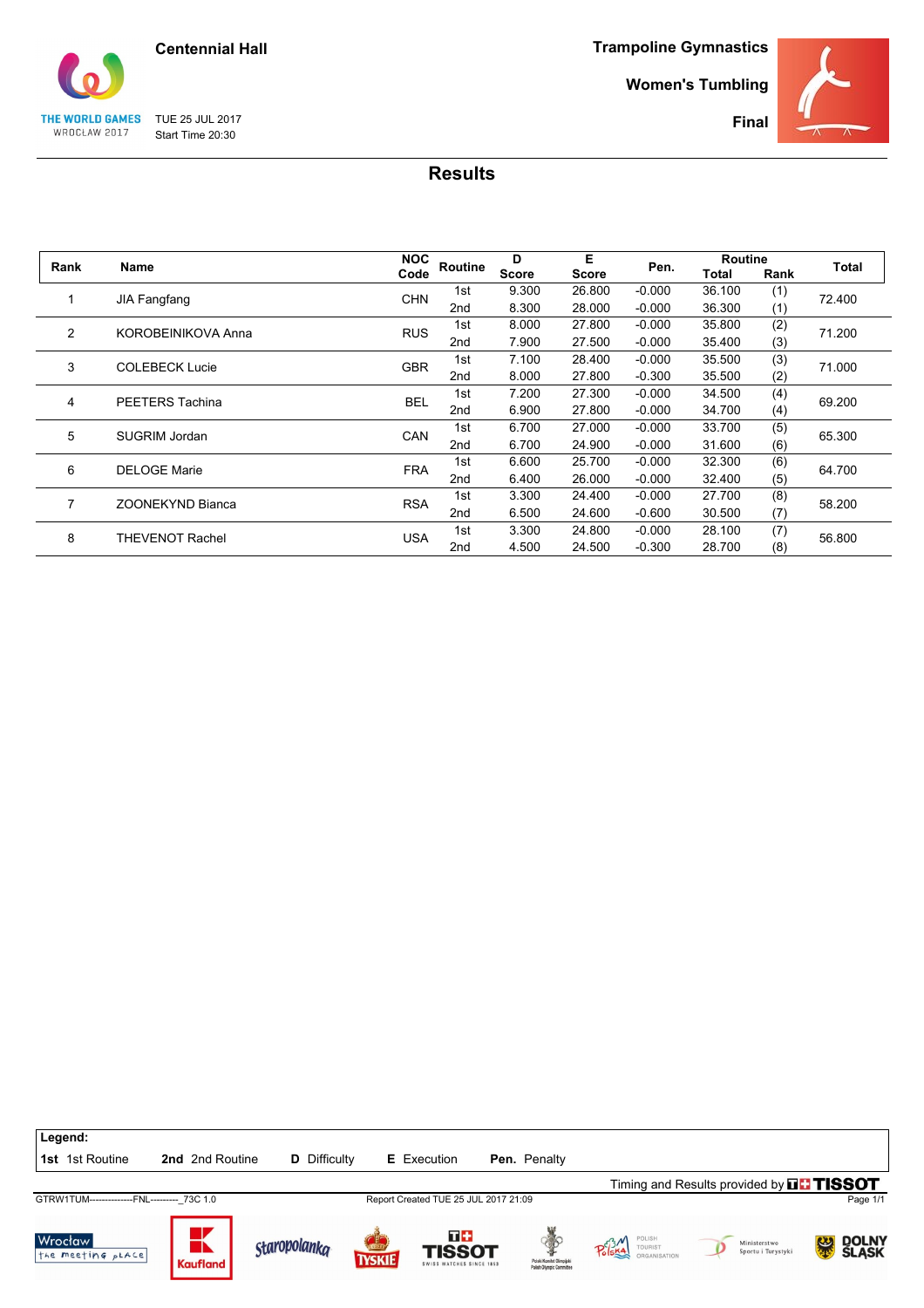![](_page_20_Picture_0.jpeg)

TUE 25 JUL 2017 Start Time 15:00

THE WORLD GAMES WROCŁAW 2017

the meeting pLACE

**Kaufland** 

**Trampoline Gymnastics**

**Women's Tumbling**

**Qualification**

![](_page_20_Picture_4.jpeg)

|    | Rank<br>Name              |            |                 | D            | Е            |          | Routine      |         |           |
|----|---------------------------|------------|-----------------|--------------|--------------|----------|--------------|---------|-----------|
|    |                           | Code       | Routine         | <b>Score</b> | <b>Score</b> | Pen.     | <b>Total</b> | Rank    | Total     |
| 1  |                           | <b>CHN</b> | 1st             | 9.300        | 26.500       | $-0.000$ | 35.800       | (1)     | 71.900 Q  |
|    | <b>JIA Fangfang</b>       |            | 2nd             | 8.300        | 27.800       | $-0.000$ | 36.100       | (1)     |           |
| 2  | <b>KOROBEINIKOVA Anna</b> | <b>RUS</b> | 1st             | 6.800        | 27.800       | $-0.000$ | 34.600       | (3)     | 69.200 Q  |
|    |                           |            | 2nd             | 7.300        | 27.300       | $-0.000$ | 34.600       | (2)     |           |
| 3  | <b>COLEBECK Lucie</b>     | <b>GBR</b> | 1st             | 6.800        | 28.400       | $-0.000$ | 35.200       | (2)     | 67.800 Q  |
|    |                           |            | 2nd             | 4.700        | 27.900       | $-0.000$ | 32.600       | (3)     |           |
| 4  | <b>THEVENOT Rachel</b>    | <b>USA</b> | 1st             | 6.500        | 26.200       | $-0.000$ | 32.700       | (5)     | 64.700 Q  |
|    |                           |            | 2nd             | 4.500        | 27.500       | $-0.000$ | 32.000       | $= (4)$ |           |
| 5  | <b>SUGRIM Jordan</b>      | CAN        | 1st             | 6.500        | 26.000       | $-0.000$ | 32.500       | (6)     | 64.500 Q  |
|    |                           |            | 2nd             | 7.100        | 24.900       | $-0.000$ | 32.000       | $= (4)$ |           |
| 6  | PEETERS Tachina           | <b>BEL</b> | 1st             | 6.800        | 25.600       | $-0.000$ | 32.400       | (7)     | 64.000 Q  |
|    |                           |            | 2nd             | 4.700        | 26.900       | $-0.000$ | 31.600       | (6)     |           |
| 7  | <b>DELOGE Marie</b>       | <b>FRA</b> | 1st             | 6.800        | 26.500       | $-0.000$ | 33.300       | (4)     | 63.800 Q  |
|    |                           |            | 2 <sub>nd</sub> | 4.500        | 26.000       | $-0.000$ | 30.500       | (8)     |           |
| 8  | <b>ZOONEKYND Bianca</b>   | <b>RSA</b> | 1st             | 6.500        | 25.000       | $-0.000$ | 31.500       | (8)     | 63.000 Q  |
|    |                           |            | 2nd             | 5.100        | 26.400       | $-0.000$ | 31.500       | (7)     |           |
| 9  | <b>OERSKOV Sara</b>       | <b>DEN</b> | 1st             | 3.600        | 27.400       | $-0.000$ | 31.000       | (9)     | 61.400 R1 |
|    |                           |            | 2nd             | 4.700        | 25.700       | $-0.000$ | 30.400       | (9)     |           |
| 10 |                           | <b>UKR</b> | 1st             | 2.800        | 15.600       | $-0.000$ | 18.400       | (10)    |           |
|    | BAYEVA Kateryna           |            | 2nd             | 4.700        | 25.100       | $-0.000$ | 29.800       | (10)    | 48.200 R2 |

**Results**

**Legend: =** Equal sign indicates that two or more gymnasts share the same rank by routine-total **1st** 1st Routine **2nd** 2nd Routine **D** Difficulty **E** Execution **Pen.** Penalty Timing and Results provided by **THISSOT** GTRW1TUM--------------QUAL--------\_73C 1.0 Report Created TUE 25 JUL 2017 15:44 Page 1/1  $\overline{u}$ Wrocław K Staropolanka POLISH<br>TOURIST<br>ORGANIS Ministerstwo<br>Sportu i Turystyki DOLNY<br>SLASK  $P_0^{c3}$ Ŗ.  $\overline{D}$ **TISSOT** 

**TYSKIE**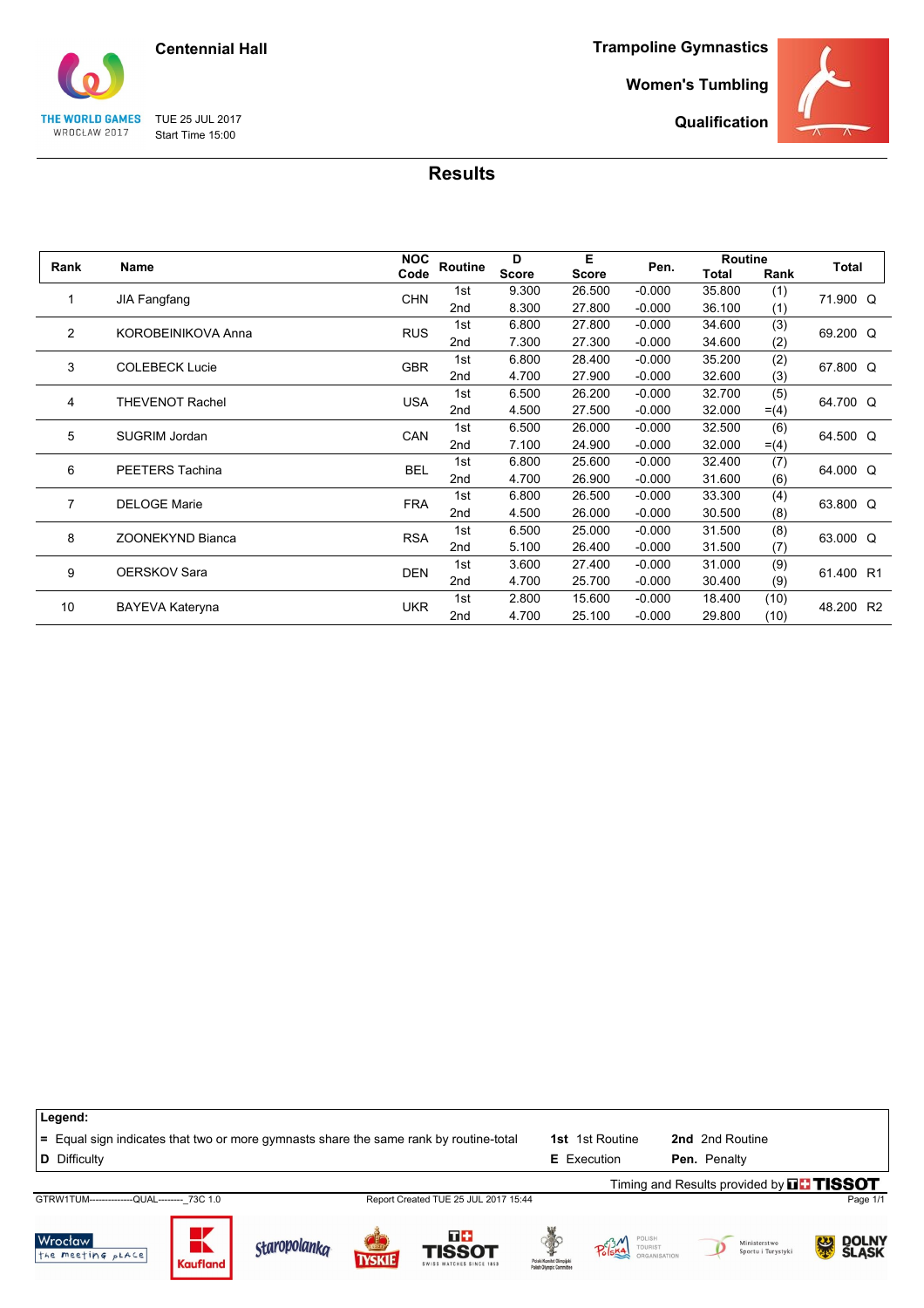![](_page_21_Picture_1.jpeg)

## **Trampoline Gymnastics** Women's Synchronized **Trampoline**

![](_page_21_Picture_3.jpeg)

**THE WORLD GAMES WROCH AW 2017** 

![](_page_21_Picture_5.jpeg)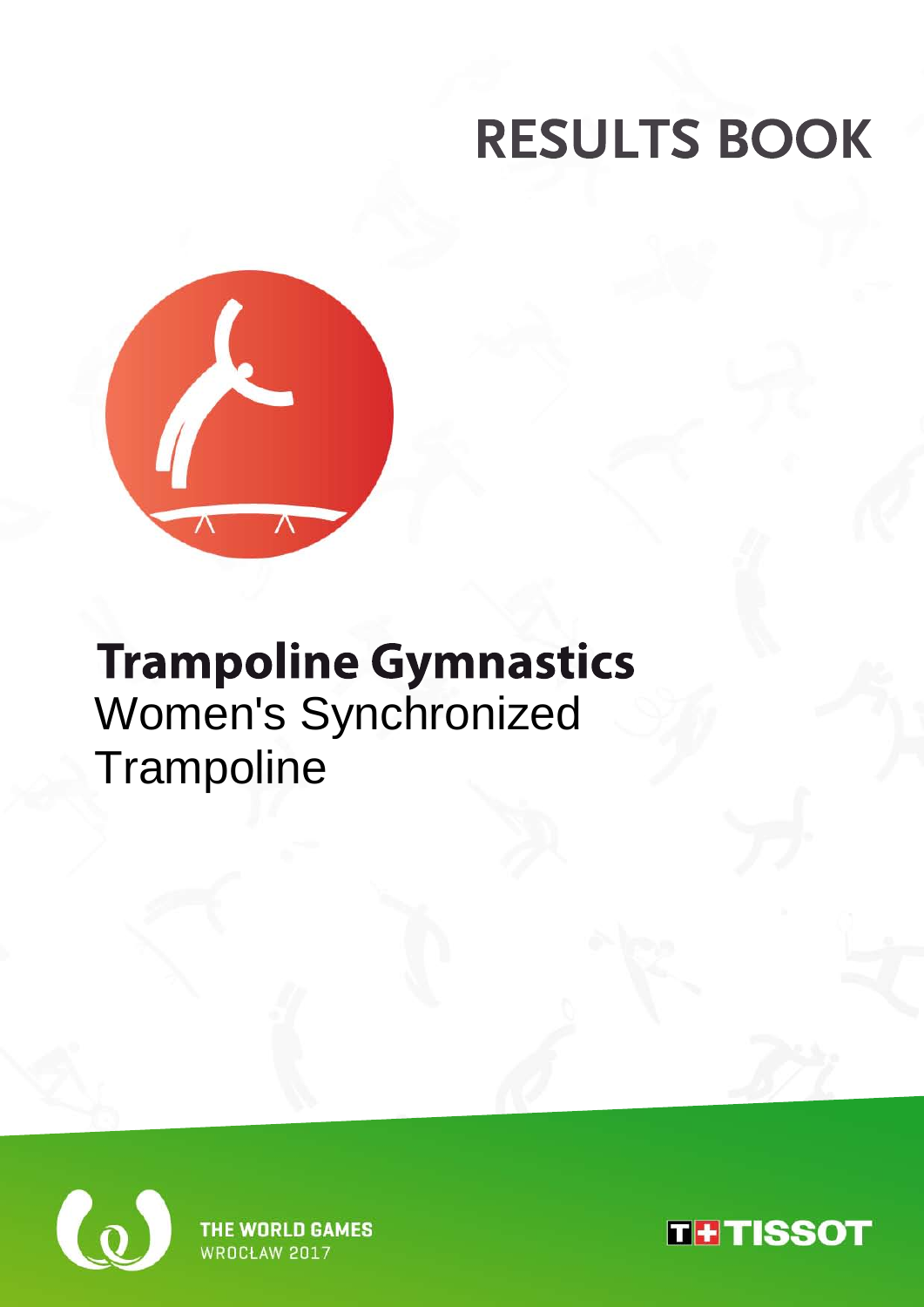**Centennial Hall**

**Trampoline Gymnastics**

![](_page_22_Picture_2.jpeg)

**Women's Synchronized Trampoline**

![](_page_22_Picture_4.jpeg)

### **Medallists**

| Medal         | <b>NOC</b>        | <b>Name</b>             |  |
|---------------|-------------------|-------------------------|--|
| <b>GOLD</b>   | UKR - Ukraine     | MOSKVINA Natalija       |  |
|               |                   | <b>MALKOVA Svitlana</b> |  |
| <b>SILVER</b> | AZE - Azerbaijan  | MAKSHTAROVA Sviatlana   |  |
|               |                   | ZEMLIANAIA Veronika     |  |
| <b>BRONZE</b> | NED - Netherlands | <b>FOKKE Tara</b>       |  |
|               |                   | <b>BLEKKINK Carlijn</b> |  |

GTRW2SYN--------------FNL---------\_92B 1.0 Report Created WED 26 JUL 2017 21:43 Page 1/1

Wrocław<br>the meeting place

![](_page_22_Picture_9.jpeg)

![](_page_22_Picture_10.jpeg)

**TYSKIE** 

![](_page_22_Picture_12.jpeg)

**TISSOT** 

![](_page_22_Picture_14.jpeg)

![](_page_22_Picture_15.jpeg)

![](_page_22_Picture_16.jpeg)

Timing and Results provided by **THISSOT** 

![](_page_22_Picture_17.jpeg)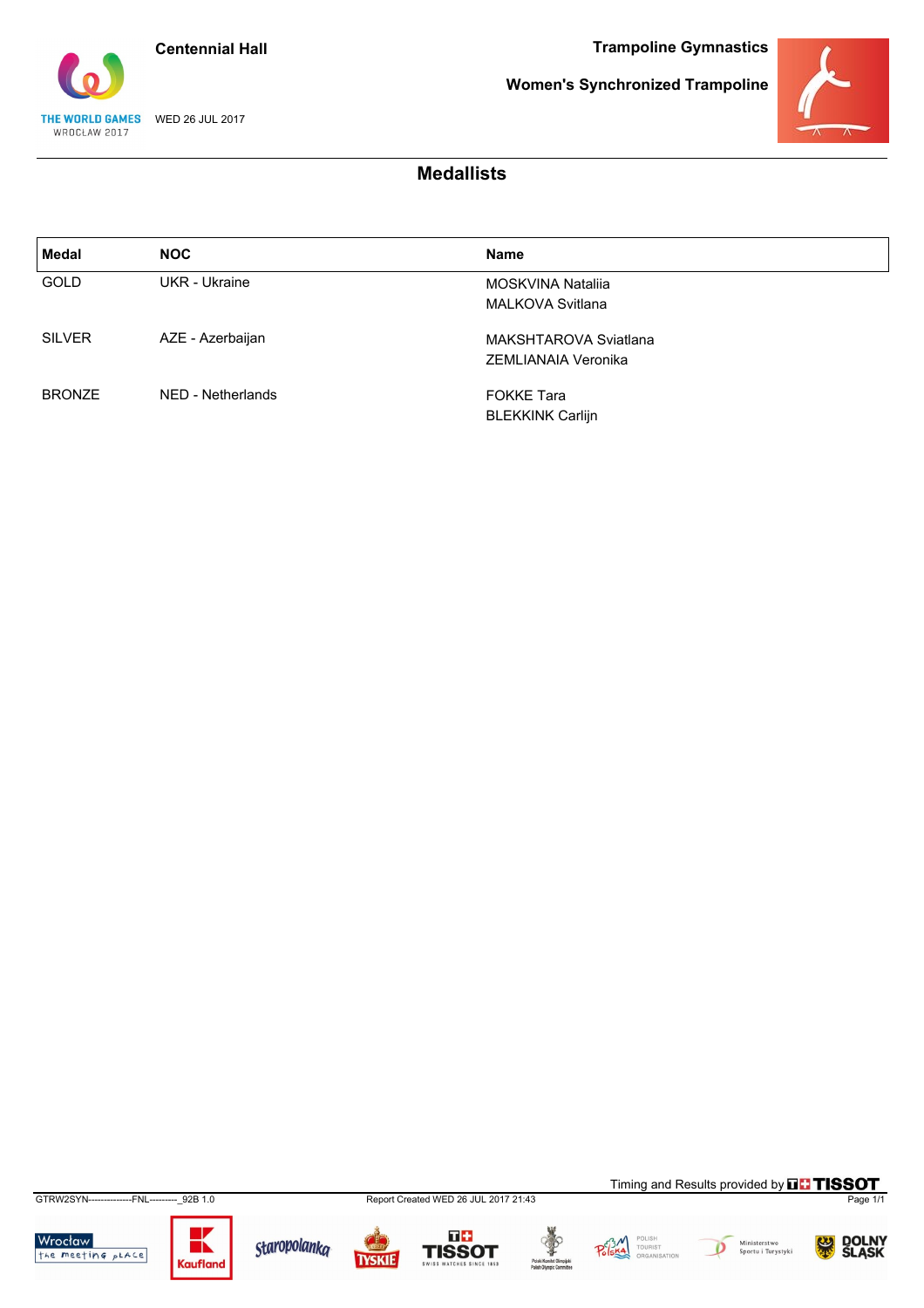![](_page_23_Picture_0.jpeg)

![](_page_23_Picture_2.jpeg)

**Women's Synchronized Trampoline**

![](_page_23_Picture_4.jpeg)

**Final**

|              | Rank Name                                                 |                         | <b>NOC</b><br>Code | D<br><b>Score</b> | Е<br><b>Score</b> | S<br><b>Score</b> | н<br><b>Score</b> | Pen. | <b>Total</b> |
|--------------|-----------------------------------------------------------|-------------------------|--------------------|-------------------|-------------------|-------------------|-------------------|------|--------------|
|              | Ukraine<br><b>MOSKVINA Natalija</b>                       | <b>MALKOVA Svitlana</b> | <b>UKR</b>         | 13.100            | 7.850             | 18.200            | 8.950             |      | 48.100       |
| <sub>2</sub> | Azerbaijan<br>MAKSHTAROVA Sviatlana                       | ZEMLIANAIA Veronika     | <b>AZE</b>         | 11.000            | 7.750             | 18.000            | 9.500             |      | 46.250       |
| ঽ            | <b>Netherlands</b><br><b>FOKKE Tara</b>                   | <b>BLEKKINK Carlijn</b> | <b>NED</b>         | 10.600            | 7.800             | 18.800            | 9.000             |      | 46.200       |
| $\Delta$     | <b>Russian Federation</b><br><b>KOCHESOK Susana</b>       | <b>KORNETSKAYA Anna</b> | <b>RUS</b>         | 12.500            | 7.500             | 16.000            | 9.150             |      | 45.150       |
| 5            | Japan<br><b>DOIHATA Chisato</b>                           | <b>SATAKE Reina</b>     | <b>JPN</b>         | 11.500            | 7.100             | 12.800            | 8.000             |      | 39.400       |
| 6            | <b>United States of America</b><br><b>AHSINGER Nicole</b> | <b>JOHNSON Clare</b>    | <b>USA</b>         | 4.400             | 2.150             | 4.600             | 2.750             |      | 13.900       |
|              | Portugal<br>PACHECO Nicole                                | CARVALHO Mariana        | <b>POR</b>         | 3.000             | 2.400             | 5.400             | 2.800             |      | 13.600       |
| 8            | People's Republic of China<br><b>ZHONG Xingping</b>       | LI Dan                  | <b>CHN</b>         | 2.000             | 0.850             | 1.800             | 0.950             |      | 5.600        |

![](_page_23_Figure_7.jpeg)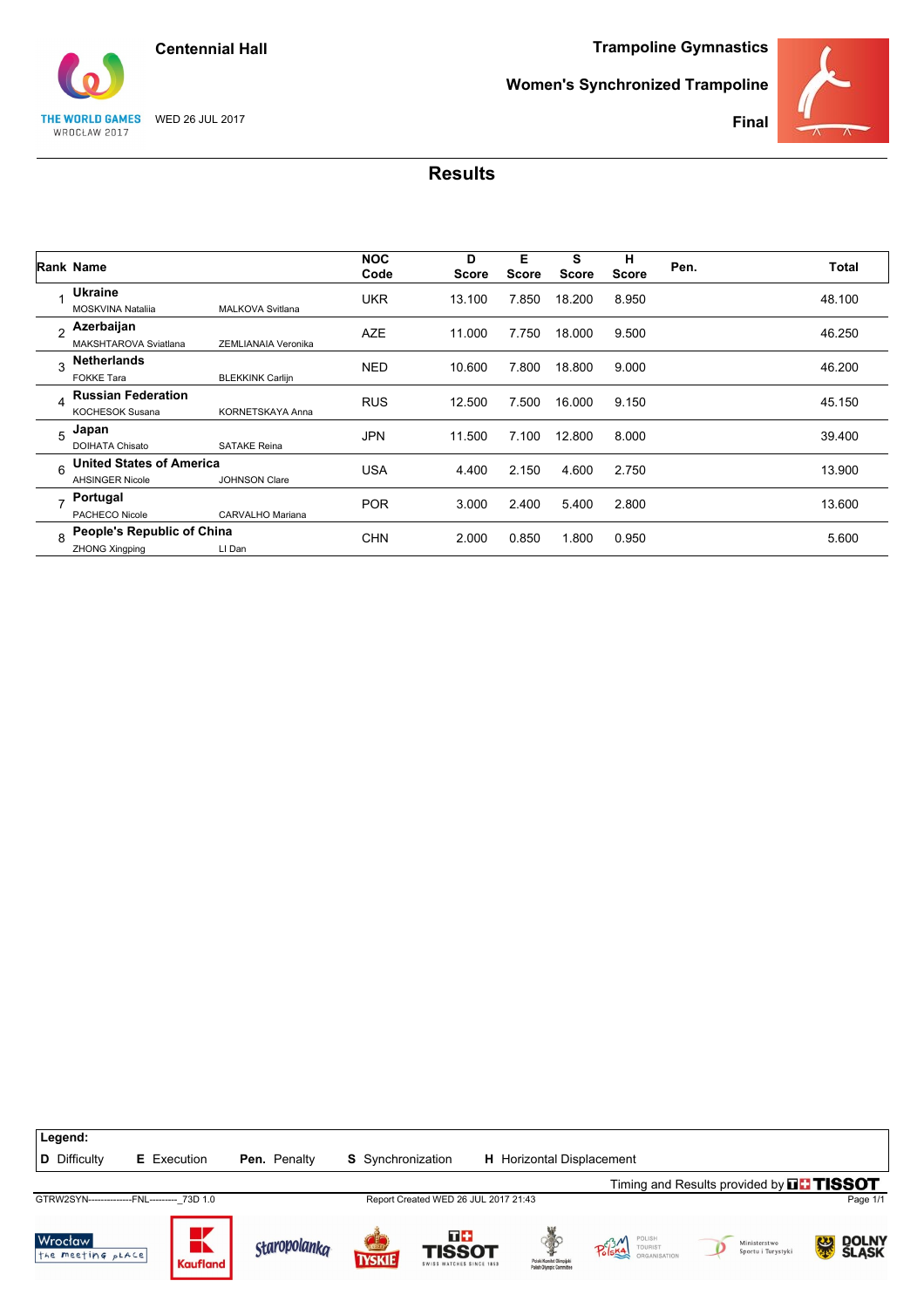**Centennial Hall**

#### **Trampoline Gymnastics**

![](_page_24_Picture_2.jpeg)

**Women's Synchronized Trampoline**

![](_page_24_Picture_4.jpeg)

**Qualification**

### **Results**

|                |                                 |                         | <b>NOC</b> |                 | D            | Е            | s            | н            |          | <b>Routine</b> |        |           |
|----------------|---------------------------------|-------------------------|------------|-----------------|--------------|--------------|--------------|--------------|----------|----------------|--------|-----------|
|                | Rank Name                       |                         | Code       | Routine         | <b>Score</b> | <b>Score</b> | <b>Score</b> | <b>Score</b> | Pen.     | Total          | Rank   | Total     |
|                | People's Republic of China      |                         | <b>CHN</b> | 1st             | 5.000        | 8.850        | 19.200       | 9.500        |          | 42.550         | (1)    | 92.200 Q  |
|                | <b>ZHONG Xingping</b>           | LI Dan                  |            | 2nd             | 13.900       | 8.150        | 18.400       | 9.200        |          | 49.650         | (1)    |           |
| $\mathfrak{p}$ | <b>Russian Federation</b>       |                         | <b>RUS</b> | 1st             | 3.700        | 9.000        | 19.200       | 9.750        |          | 41.650         | (2)    | 87.950 Q  |
|                | <b>KOCHESOK Susana</b>          | <b>KORNETSKAYA Anna</b> |            | 2nd             | 10.700       | 8.050        | 18.000       | 9.550        |          | 46.300         | $(2=)$ |           |
| 3              | <b>United States of America</b> |                         | <b>USA</b> | 1st             | 4.000        | 8.850        | 18.800       | 9.650        |          | 41.300         | (4)    | 87.600 Q  |
|                | <b>AHSINGER Nicole</b>          | <b>JOHNSON Clare</b>    |            | 2nd             | 12.600       | 7.300        | 17.000       | 9.400        |          | 46.300         | $(2=)$ |           |
| 4              | Azerbaijan                      |                         | <b>AZE</b> | 1st             | 3.000        | 8.550        | 19.400       | 9.850        |          | 40.800         | (5)    | 85.900 Q  |
|                | MAKSHTAROVA Sviatlana           | ZEMLIANAIA Veronika     |            | 2 <sub>nd</sub> | 11.000       | 7.500        | 17.000       | 9.600        |          | 45.100         | (4)    |           |
| 5              | <b>Netherlands</b>              |                         | <b>NED</b> | 1st             | 3.800        | 8.400        | 19.000       | 9.500        |          | 40.700         | (6)    | 84.400 Q  |
|                | <b>FOKKE Tara</b>               | <b>BLEKKINK Carlijn</b> |            | 2nd             | 9.900        | 7.750        | 17.000       | 9.050        |          | 43.700         | (7)    |           |
| 6              | Japan                           |                         | <b>JPN</b> | 1st             | 4.200        | 8.450        | 19.200       | 9.700        |          | 41.550         | (3)    | 84.400 Q  |
|                | <b>DOIHATA Chisato</b>          | <b>SATAKE Reina</b>     |            | 2nd             | 11.500       | 7.000        | 16.000       | 8.350        |          | 42.850         | (8)    |           |
| $\overline{ }$ | <b>Ukraine</b>                  |                         | <b>UKR</b> | 1st             | 4.300        | 8.350        | 17.400       | 9.050        |          | 39.100         | (9)    | 84.150 Q  |
|                | MOSKVINA Natalija               | MALKOVA Svitlana        |            | 2 <sub>nd</sub> | 12.400       | 7.850        | 16.200       | 9.000        | $-0.400$ | 45.050         | (5)    |           |
| 8              | Portugal                        |                         | <b>POR</b> | 1st             | 4.000        | 8.450        | 18.600       | 9.150        |          | 40.200         | (7)    | 82.750 Q  |
|                | PACHECO Nicole                  | CARVALHO Mariana        |            | 2nd             | 10.000       | 6.850        | 16.600       | 9.100        |          | 42.550         | (9)    |           |
| 9              | Spain                           |                         | <b>ESP</b> | 1st             | 3.100        | 8.450        | 17.400       | 9.300        |          | 38.250         | (10)   | 82.350 R1 |
|                | <b>PRAT Claudia</b>             | <b>SAINZ Cristina</b>   |            | 2nd             | 10.300       | 7.600        | 16.800       | 9.400        |          | 44.100         | (6)    |           |
| 10             | <b>Bulgaria</b>                 |                         | <b>BUL</b> | 1st             | 4.700        | 7.800        | 17.400       | 9.350        |          | 39.250         | (8)    | 66.300 R2 |
|                | PENEVA Mariela                  | PENEVA Hristina         |            | 2 <sub>nd</sub> | 6.200        | 4.600        | 10.800       | 5.450        |          | 27.050         | (10)   |           |

**Legend: =** Equal sign indicates that two or more gymnasts share the same rank by routine-total **1st** 1st Routine **2nd** 2nd Routine **D** Difficulty **E** Execution **Pen.** Penalty **S** Synchronization **H** Horizontal Displacement GTRW2SYN--------------QUAL--------\_73C 1.0 Report Created WED 26 JUL 2017 16:54 Page 1/1 Timing and Results provided by **THISSOT** 

![](_page_24_Picture_9.jpeg)

![](_page_24_Picture_10.jpeg)

![](_page_24_Picture_11.jpeg)

![](_page_24_Picture_12.jpeg)

![](_page_24_Picture_13.jpeg)

![](_page_24_Picture_14.jpeg)

![](_page_24_Picture_15.jpeg)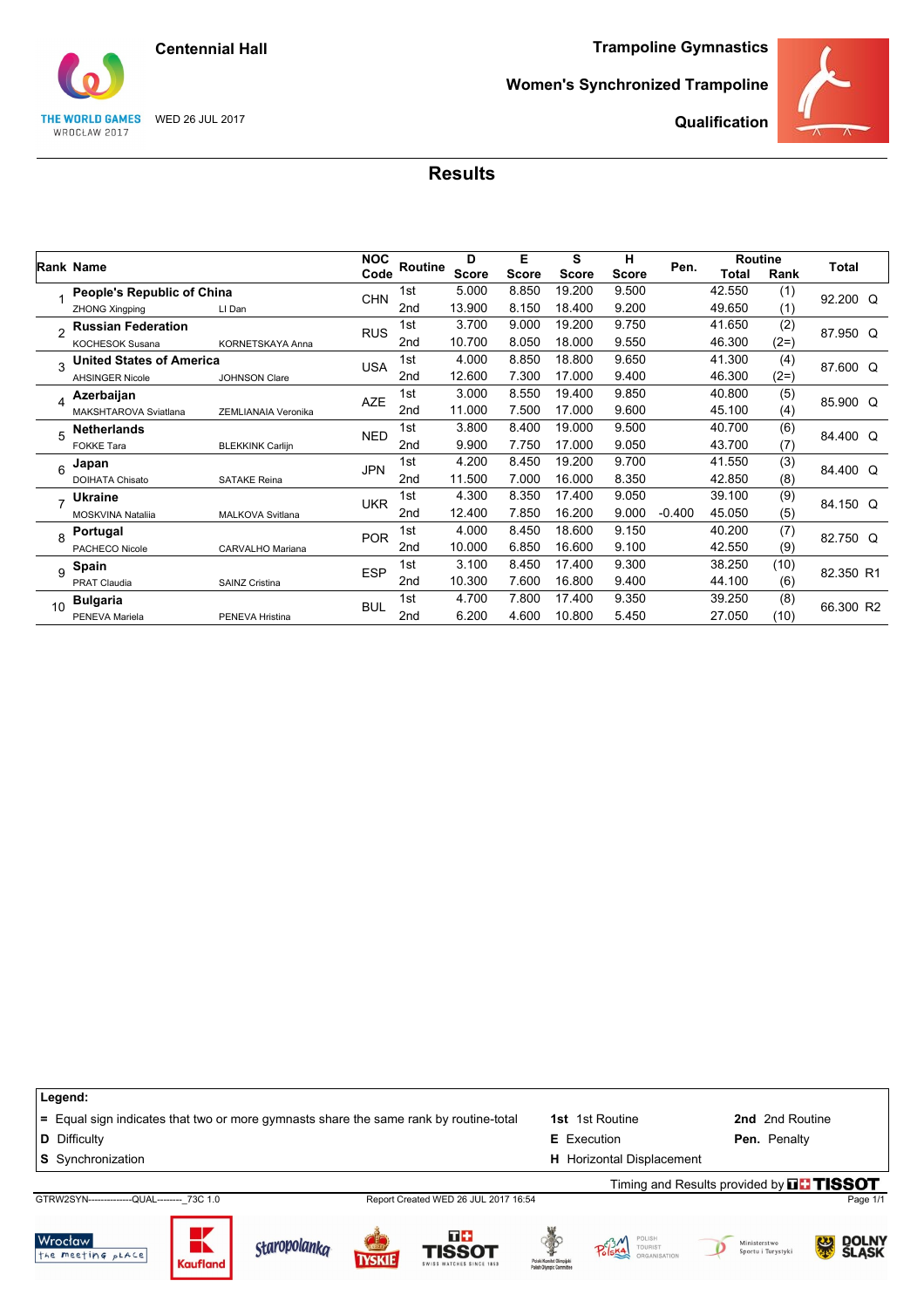![](_page_25_Picture_1.jpeg)

## **Trampoline Gymnastics** Women's Double Mini-Trampoline

![](_page_25_Picture_3.jpeg)

**THE WORLD GAMES WROCH AW 2017** 

![](_page_25_Picture_5.jpeg)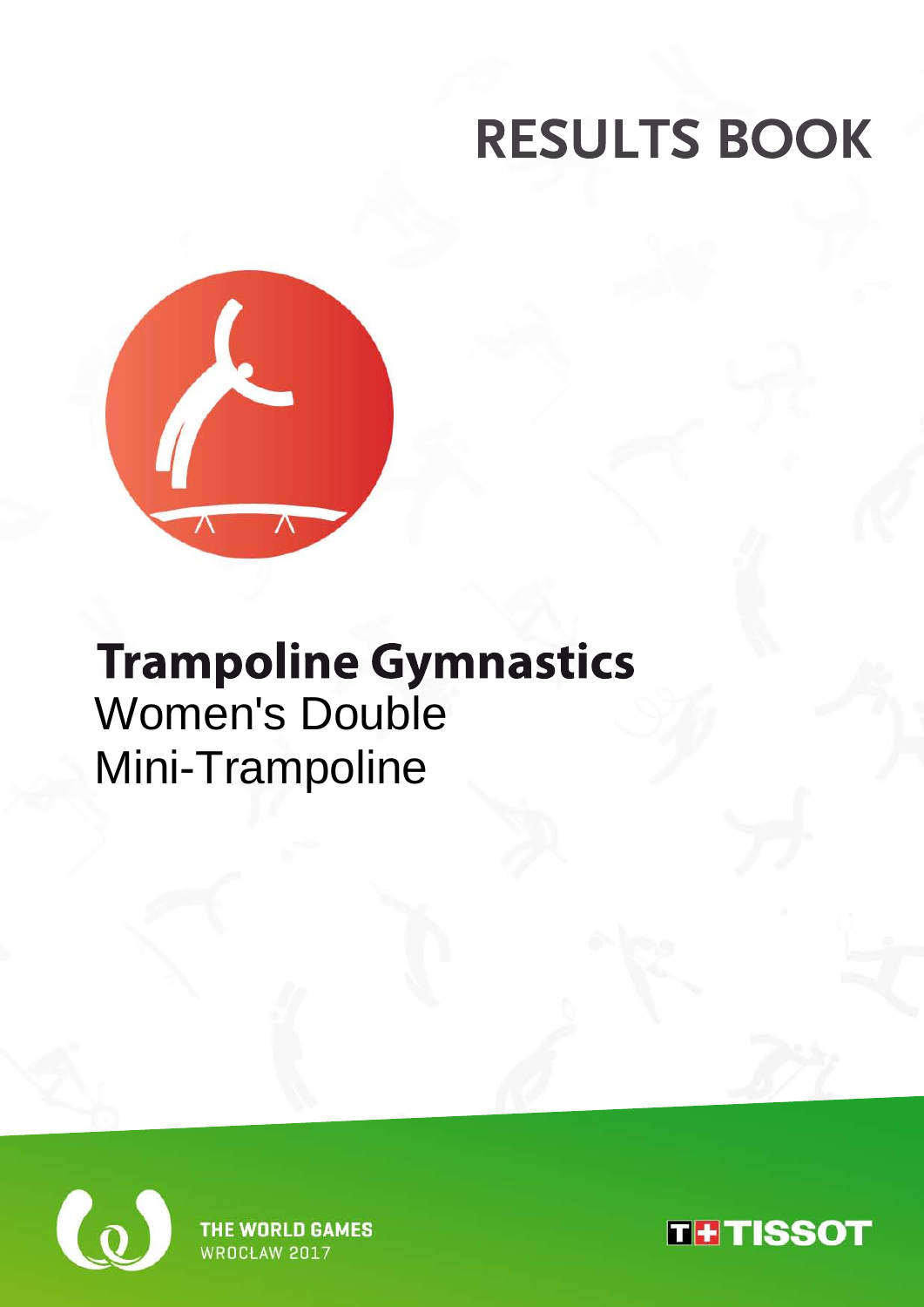![](_page_26_Picture_0.jpeg)

THE WORLD GAMES WED 26 JUL 2017 WROCŁAW 2017

**Women's Double-Mini Trampoline**

![](_page_26_Picture_4.jpeg)

**Final**

### **Medallists**

| Medal         | <b>Name</b>         | <b>NOC</b>                     |
|---------------|---------------------|--------------------------------|
| <b>GOLD</b>   | <b>HOWARD Paige</b> | USA - United States of America |
| <b>SILVER</b> | O'BRIEN Tamara      | CAN - Canada                   |
| <b>BRONZE</b> | SJOEBERG Lina       | SWE - Sweden                   |

GTRW1DMT--------------------------\_92A 1.0 Report Created WED 26 JUL 2017 19:26 Page 1/1

Wrocław<br>the meeting place

![](_page_26_Picture_9.jpeg)

![](_page_26_Picture_10.jpeg)

![](_page_26_Picture_11.jpeg)

![](_page_26_Picture_13.jpeg)

POLISH<br>TOURIST<br>ORGANISA  $P_{\text{o}}^{c3}$ 

![](_page_26_Picture_15.jpeg)

Timing and Results provided by **THISSOT** 

![](_page_26_Picture_16.jpeg)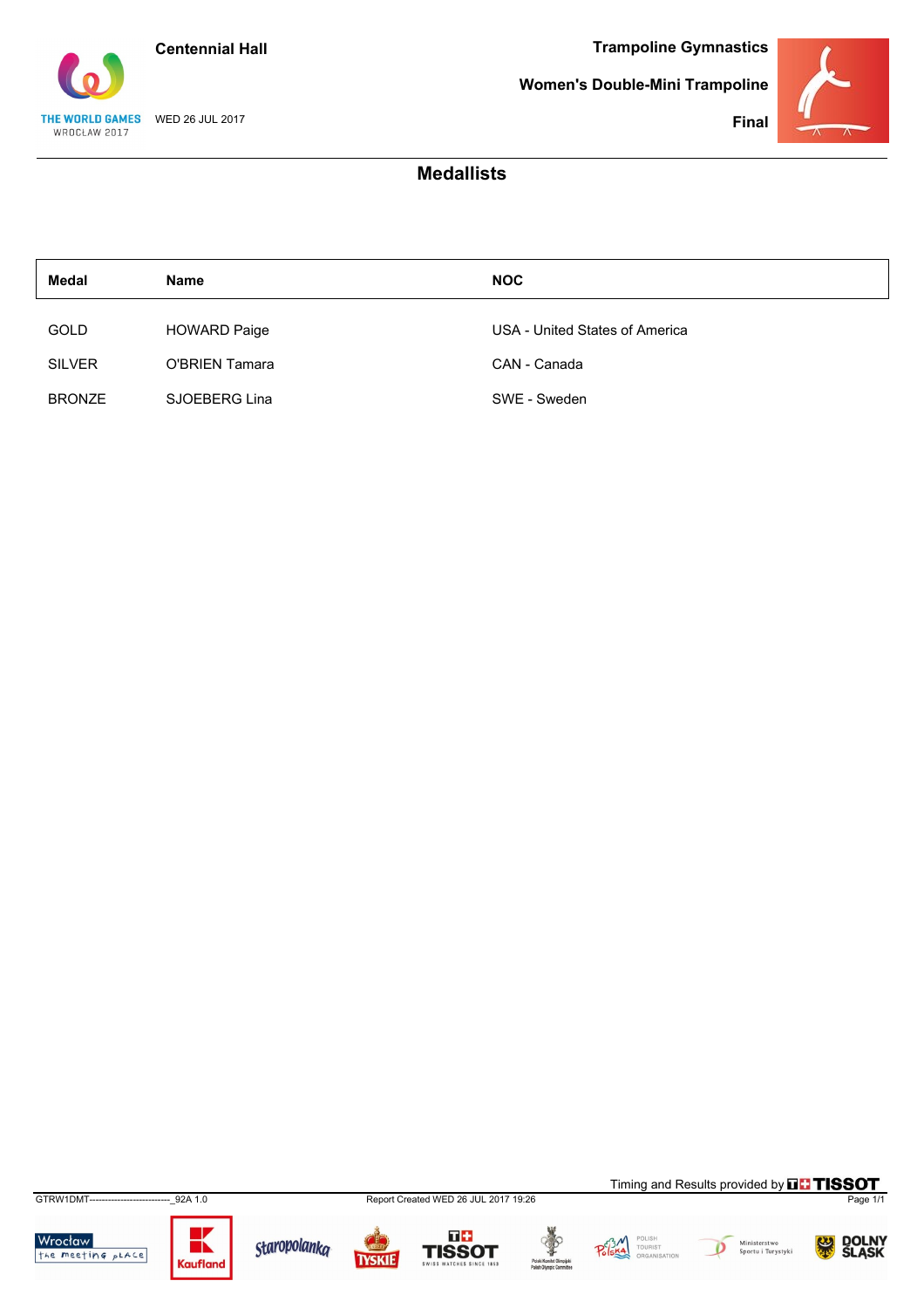![](_page_27_Picture_0.jpeg)

#### **Women's Double-Mini Trampoline**

![](_page_27_Picture_3.jpeg)

THE WORLD GAMES WED 26 JUL 2017<br>WROCŁAW 2017 Start Time 19:00 Start Time 19:00

| Rank           | Name                    | <b>NOC</b> | Routine         | D            | Е      | Pen.     | <b>Routine</b> |         | Total  |  |
|----------------|-------------------------|------------|-----------------|--------------|--------|----------|----------------|---------|--------|--|
|                |                         | Code       |                 | <b>Score</b> | Score  |          | Total          | Rank    |        |  |
|                | <b>HOWARD Paige</b>     | <b>USA</b> | 1st             | 6.400        | 28.700 | $-0.000$ | 35.100         | (4)     | 71.400 |  |
|                |                         |            | 2nd             | 8.400        | 27.900 | $-0.000$ | 36.300         | (1)     |        |  |
| $\overline{2}$ | <b>O'BRIEN Tamara</b>   | <b>CAN</b> | 1st             | 7.600        | 28.100 | $-0.000$ | 35.700         | (1)     | 71.000 |  |
|                |                         |            | 2nd             | 7.200        | 28.100 | $-0.000$ | 35.300         | (2)     |        |  |
| 3              | SJOEBERG Lina           | <b>SWE</b> | 1st             | 8.400        | 27,800 | $-0.900$ | 35.300         | (2)     | 70.000 |  |
|                |                         |            | 2nd             | 7.600        | 28.000 | $-0.900$ | 34.700         | (6)     |        |  |
| 4              | <b>DIBB Bronwyn</b>     | <b>NZL</b> | 1st             | 7.600        | 26.900 | $-0.000$ | 34.500         | (5)     | 69.700 |  |
|                |                         |            | 2nd             | 6.400        | 28.800 | $-0.000$ | 35.200         | (3)     |        |  |
| 5              | <b>ZOONEKYND Bianca</b> | <b>RSA</b> | 1st             | 8.000        | 27.200 | $-0.000$ | 35.200         | (3)     | 69.000 |  |
|                |                         |            | 2 <sub>nd</sub> | 6.800        | 27.000 | $-0.000$ | 33.800         | $= (7)$ |        |  |
| 6              | <b>WAY Kirsty</b>       | <b>GBR</b> | 1st             | 7.200        | 26.700 | $-0.000$ | 33.900         | $= (6)$ | 68.700 |  |
|                |                         |            | 2nd             | 7.200        | 27.900 | $-0.300$ | 34.800         | (5)     |        |  |
| 7              | <b>AQUINO Mariana</b>   | <b>BRA</b> | 1st             | 7.200        | 27.500 | $-1.500$ | 33.200         | (8)     | 68.300 |  |
|                |                         |            | 2 <sub>nd</sub> | 7.200        | 27.900 | $-0.000$ | 35.100         | (4)     |        |  |
| 8              | <b>MARTINS Ines</b>     | <b>POR</b> | 1st             | 6.400        | 27.500 | $-0.000$ | 33.900         | $= (6)$ |        |  |
|                |                         |            | 2 <sub>nd</sub> | 6.800        | 27,000 | $-0.000$ | 33.800         | $= (7)$ | 67.700 |  |

| Legend:                                                                               |                 |                     |  |                                                  |                                                      |                        |  |                                             |                 |          |
|---------------------------------------------------------------------------------------|-----------------|---------------------|--|--------------------------------------------------|------------------------------------------------------|------------------------|--|---------------------------------------------|-----------------|----------|
| = Equal sign indicates that two or more gymnasts share the same rank by routine-total |                 |                     |  |                                                  |                                                      | <b>1st</b> 1st Routine |  | 2nd 2nd Routine                             |                 |          |
| <b>D</b> Difficulty                                                                   |                 |                     |  |                                                  |                                                      | <b>E</b> Execution     |  | Pen. Penalty                                |                 |          |
|                                                                                       |                 |                     |  |                                                  |                                                      |                        |  | Timing and Results provided by $\Pi$ TISSOT |                 |          |
| GTRW1DMT---------------FNL--------- 73C 1.0                                           |                 |                     |  | Report Created WED 26 JUL 2017 19:26             |                                                      |                        |  |                                             |                 | Page 1/1 |
| Wrocław<br>the meeting pLACE                                                          | <b>Kaufland</b> | <b>Staropolanka</b> |  | T ÷<br><b>TISSOT</b><br>SWISS WATCHES SINCE 1853 | Polski Komitet Olimpiisk<br>Polish Olympic Committee | TOURIST                |  | Ministerstwo<br>Sportu i Turystyki          | <b>SU DOLNY</b> |          |